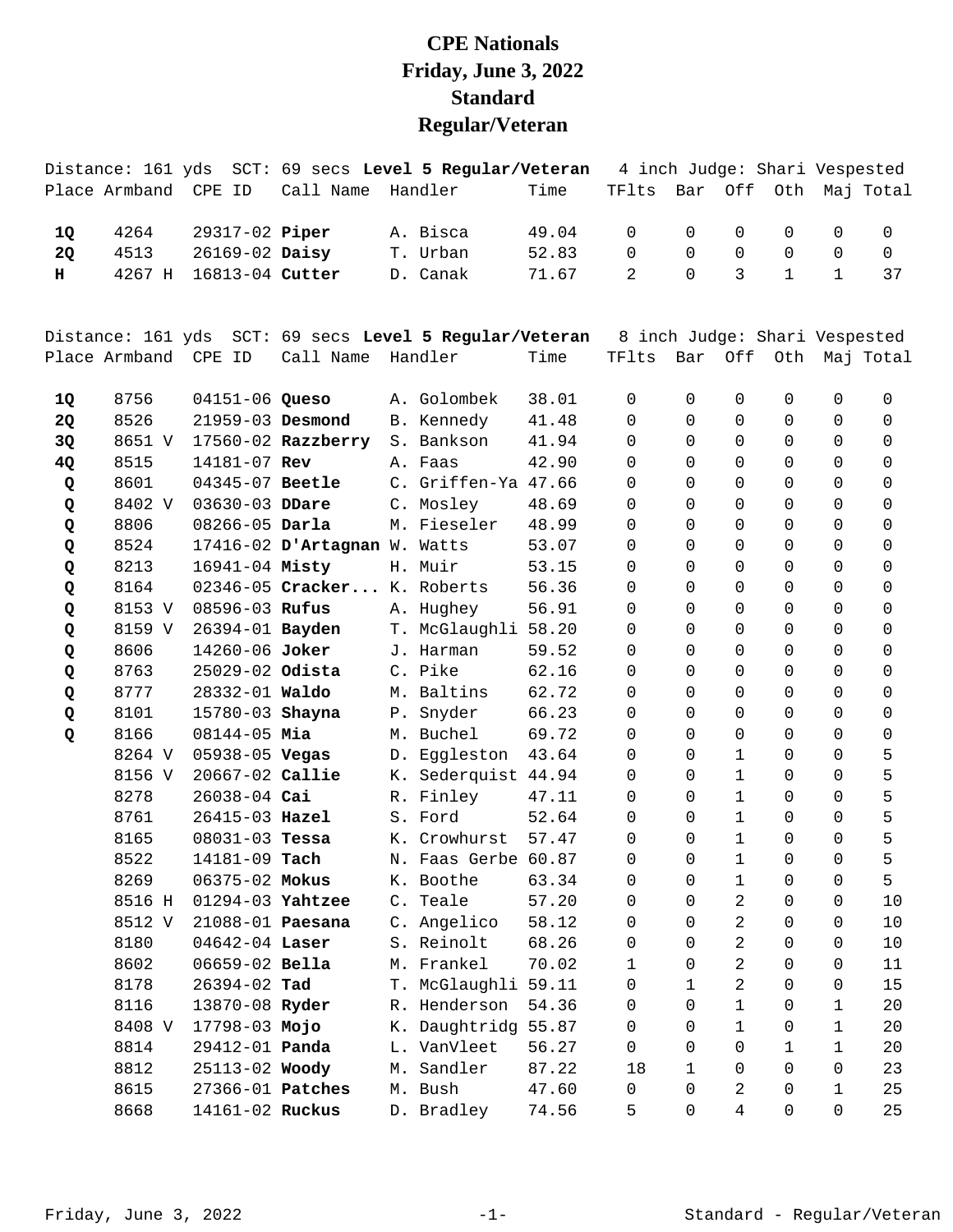| 8674      | $17802 - 03$ Tess      |                          | K. Smith      | 47.88  | 0              | 0           | 3            | 0        | 1              | 30 |
|-----------|------------------------|--------------------------|---------------|--------|----------------|-------------|--------------|----------|----------------|----|
| 8160 V    |                        | $27131 - 01$ Primrose    | J. Hougas     | 66.68  | 0              | $\Omega$    | 3            | $\Omega$ |                | 30 |
| 8762      | 25197-01 Raven         |                          | M. Doerfler   | 89.41  | 20             | $\Omega$    | $\mathbf 1$  | 0        | 3              | 70 |
| 8113      | $21341-03$ Justis      |                          | D. McCall     | NΤ     | $\Omega$       | $\Omega$    | 0            | 0        | 0              |    |
| 8202      | 06744-03 Modena        |                          | C. Truskowski | NΤ     | $\overline{0}$ | 0           | $\Omega$     | 0        | 0              |    |
| 8271      |                        | $14058 - 08$ Charlie     | R. Stewart    | NΤ     | 0              | 0           | $\mathbf{1}$ | 0        | $\overline{0}$ |    |
| 8279      | $22949 - 03$ Rose      |                          | T. Krol       | Absent |                |             |              |          |                |    |
| 8517      | $01537-07$ Scooter     |                          | T. Stall      | NΤ     | $\Omega$       | $\Omega$    |              | 0        | 0              |    |
| 8531      | 30954-01 <b>Phoebe</b> |                          | H. Herbruck   | ΝT     | $\Omega$       | $\Omega$    | $\mathbf{1}$ | 0        | 0              |    |
| 8609      | $17093 - 02$ Zaina     |                          | N. Carver     | NΤ     | $\Omega$       |             | 3            | 0        | 0              |    |
| 8673      | $17745 - 02$ Remy      |                          | M. Lindquist  | NΤ     | $\Omega$       | $\Omega$    | $\Omega$     | 0        | $\mathbf 0$    |    |
| 8754      | $12379 - 03$ Texas     |                          | J. Patalon    | NΤ     | $\Omega$       | $\Omega$    | $\Omega$     | 0        | $\overline{0}$ |    |
| 8767      | $20344 - 02$ Junior    |                          | N. Kowal      | Absent |                |             |              |          |                |    |
| 8774      | $26385 - 03$ Quincy    |                          | L. Kreps      | NΤ     | $\Omega$       | 0           | $\mathbf{1}$ | 0        | 1              |    |
| 8775      |                        | 12379-04 <b>Parvaneh</b> | J. Patalon    | NΤ     | $\overline{0}$ | $\mathbf 0$ | 2            | 1        | $\mathbf 0$    |    |
| 8776      |                        | 13123-05 Lit'l Bit       | D. Baker      | Absent |                |             |              |          |                |    |
| 8404<br>V | 02382-04 Thorn         |                          | J. Stuckey    | NΤ     | $\Omega$       | 0           | 2            |          |                |    |
|           |                        |                          |               |        |                |             |              |          |                |    |

|    |                      |                        |                               | Distance: 161 yds SCT: 69 secs Level 5 Regular/Veteran |       |          |              |              | 12 inch Judge: Shari Vespested |             |                |
|----|----------------------|------------------------|-------------------------------|--------------------------------------------------------|-------|----------|--------------|--------------|--------------------------------|-------------|----------------|
|    | Place Armband CPE ID |                        | Call Name                     | Handler                                                | Time  | TFlts    | Bar          | Off          | Oth                            |             | Maj Total      |
| 1Q | 12788                | 18016-06 Shatzi        |                               | L. Cromer                                              | 38.44 | 0        | 0            | $\Omega$     | $\Omega$                       | 0           | 0              |
| 2Q | 12111 V              | 24850-01 Kinnick       |                               | L. Hensley                                             | 41.49 | 0        | 0            | $\mathbf 0$  | $\mathbf 0$                    | 0           | $\mathbf 0$    |
| 3Q | 12713                | 16745-06 Turn          |                               | C. Roman                                               | 42.13 | 0        | $\Omega$     | $\Omega$     | $\Omega$                       | $\Omega$    | $\Omega$       |
| 4Q | 12114                | 01100-08 Dusty         |                               | S. Davis                                               | 43.58 | 0        | $\Omega$     | $\Omega$     | $\Omega$                       | $\Omega$    | $\Omega$       |
| Q  | 12115                | 05051-09 Twist         |                               | L. Deakin                                              | 46.35 | 0        | $\Omega$     | $\mathbf 0$  | $\Omega$                       | 0           | $\mathbf 0$    |
| Q  | 12451                | 02568-09 Onree         |                               | D. Franks                                              | 48.11 | $\Omega$ | $\Omega$     | $\Omega$     | $\Omega$                       | $\Omega$    | $\Omega$       |
| Q  | 12664 V              | 17745-01 Chelsie       |                               | M. Lindquist                                           | 49.39 | $\Omega$ | $\Omega$     | $\Omega$     | $\mathbf 0$                    | 0           | $\mathbf 0$    |
| Q  | 12813 V              | 27884-01 Cody          |                               | C. Schafer                                             | 51.78 | 0        | $\Omega$     | $\Omega$     | $\Omega$                       | $\Omega$    | $\overline{0}$ |
| Q  | 12551                | 13724-03 Rhythm        |                               | R. Hermance                                            | 58.45 | $\Omega$ | $\Omega$     | $\Omega$     | $\Omega$                       | $\Omega$    | $\Omega$       |
| Q  | 12719 H              | 17444-05 Sophie        |                               | B. Miller                                              | 58.81 | 0        | $\Omega$     | $\Omega$     | $\Omega$                       | 0           | 0              |
| Q  | 12225 T              | 23521-01 Kelsey        |                               | D. Stelzer                                             | 59.00 | 0        | $\Omega$     | $\Omega$     | $\Omega$                       | $\Omega$    | $\Omega$       |
| Q  | 12232                | 28408-01 Moose         |                               | J. Aubil                                               | 59.12 | 0        | $\Omega$     | $\Omega$     | $\mathbf 0$                    | 0           | $\overline{0}$ |
| Q  | 12690                | 26314-02 Trooper       |                               | C. Tan                                                 | 60.13 | 0        | $\Omega$     | $\mathbf 0$  | $\Omega$                       | $\Omega$    | 0              |
| Q  | 12290 V              |                        | 22018-02 Lacie Jane A. O'Neil |                                                        | 60.95 | $\Omega$ | $\Omega$     | $\Omega$     | $\Omega$                       | $\Omega$    | $\Omega$       |
| Q  | 12458                | 18949-04 Mowgli        |                               | J. Zwiener                                             | 63.35 | $\Omega$ | $\Omega$     | $\Omega$     | $\Omega$                       | $\Omega$    | $\mathbf 0$    |
| Q  | 12782                | 12038-09 Halle         |                               | B. Garstin                                             | 66.49 | 0        | $\Omega$     | $\Omega$     | $\Omega$                       | 0           | $\mathbf 0$    |
| Q  |                      | 12209 VH 23390-01 Toby |                               | L. Wuthrich                                            | 67.33 | 0        | $\Omega$     | $\Omega$     | $\mathbf 0$                    | 0           | 0              |
| Q  | 12109 V              | 21358-01 Trotsky       |                               | C. Lutz                                                | 69.90 | 0        | $\Omega$     | $\Omega$     | $\Omega$                       | $\Omega$    | $\mathbf 0$    |
| Q  | 12270 V              | $22949 - 02$ Ziggy     |                               | T. Krol                                                | 40.89 | 0        | $\mathbf{1}$ | $\Omega$     | $\Omega$                       | $\Omega$    | 5              |
| Q  | 12820                | 23092-02 Meeko         |                               | S. Nevitt                                              | 47.30 | 0        | $\Omega$     | $\Omega$     | $\mathbf{1}$                   | $\Omega$    | 5              |
| Q  | 12712                | 12926-05 Sierra        |                               | T. Haarsma                                             | 58.60 | 0        | $\Omega$     | $\Omega$     | $\mathbf{1}$                   | $\Omega$    | 5              |
| Q  | 12665 V              | 23144-01 Rowdy         |                               | A. Meeler                                              | 66.64 | $\Omega$ | $\Omega$     | $\Omega$     | $\mathbf{1}$                   | $\Omega$    | 5              |
| Q  | 12208 V              | 21491-01 Reilly        |                               | T. Applegarth 74.78                                    |       | 5        | $\Omega$     | $\Omega$     | $\Omega$                       | 0           | 5              |
| HQ | 12703 H              | 17444-04 Tony          |                               | B. Miller                                              | 73.15 | 4        | $\Omega$     | $\Omega$     | $\Omega$                       | $\Omega$    | 4              |
|    | 12291                | 15877-05 Joey          |                               | P. Schairer                                            | 41.16 | 0        | $\Omega$     | $\mathbf{1}$ | $\mathbf 0$                    | 0           | 5              |
|    | 12682                | 03493-03 Blink         |                               | S. Cron                                                | 44.50 | 0        | $\Omega$     | $\mathbf{1}$ | $\Omega$                       | $\mathbf 0$ | 5              |
|    | 12456                | 16072-03 Stetson       |                               | K. Felton                                              | 55.58 | $\Omega$ | $\Omega$     | $\mathbf{1}$ | $\Omega$                       | $\Omega$    | 5              |
|    | 12282                | $06375 - 03$ Iso       |                               | K. Boothe                                              | 64.07 | 0        | $\Omega$     | $\mathbf{1}$ | $\mathbf 0$                    | 0           | 5              |
|    | 12918                | $08494 - 04$ Cami      |                               | R. Schrader                                            | 71.95 | 2        | $\mathbf 1$  | $\Omega$     | $\Omega$                       | $\Omega$    | 7              |
|    | 12221                | 20175-02 Tuffy         |                               | C. OBannon                                             | 72.29 | 3        | $\Omega$     | $\mathbf{1}$ | 0                              | $\Omega$    | 8              |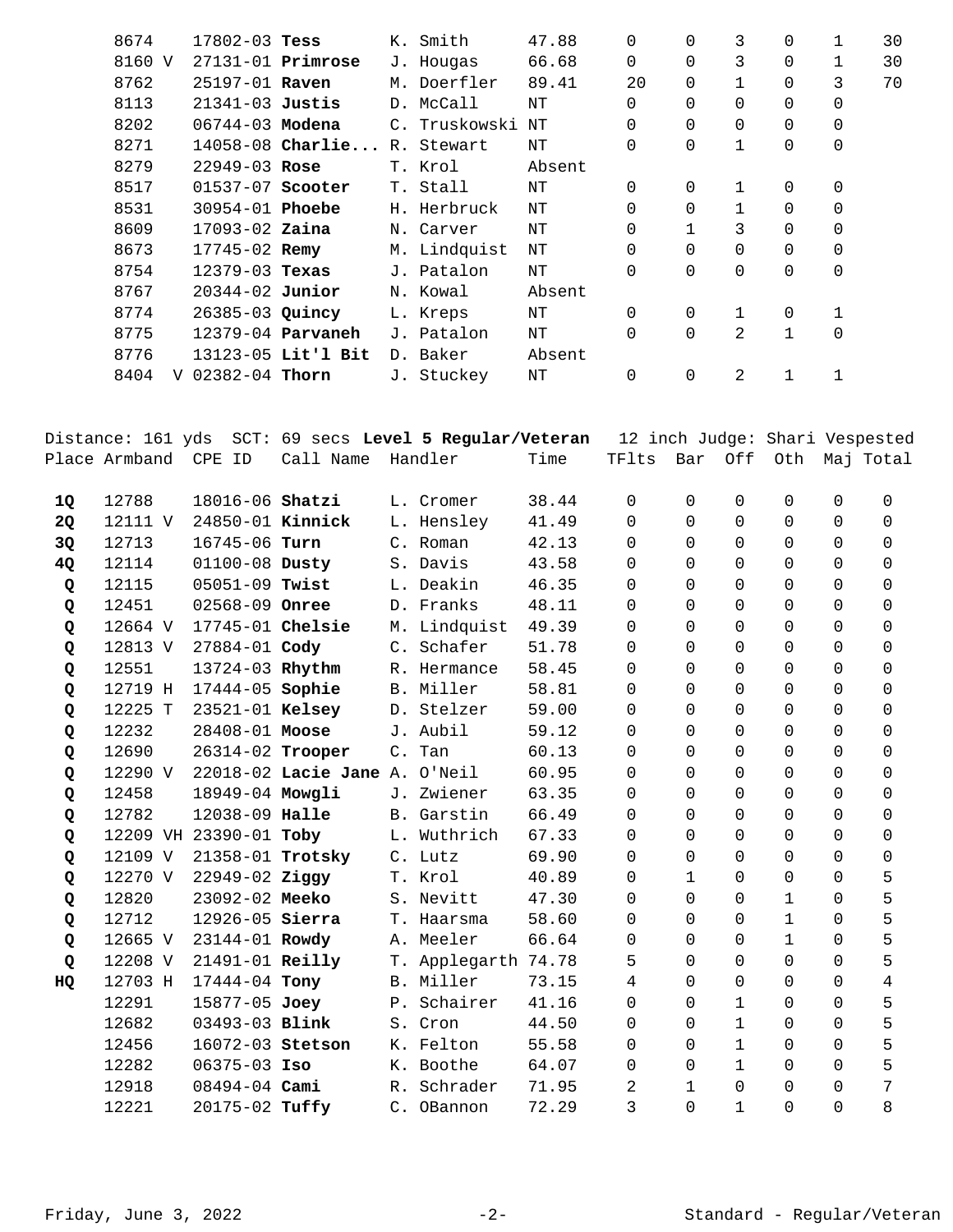| 12687   | 23093-05 Crusher         |                                 |    | A. Meeler            | 41.64     | $\Omega$     | $\Omega$     | 2              | 0 | 0           | 10 |
|---------|--------------------------|---------------------------------|----|----------------------|-----------|--------------|--------------|----------------|---|-------------|----|
| 12681   | 02133-04 Bandit          |                                 |    | L. Medina            | 53.55     | 0            | 1            | $1\,$          | 0 | 0           | 10 |
| 12235   | 30367-01 Pepper          |                                 |    | B. Hart              | 54.47     | 0            | 0            | 2              | 0 | 0           | 10 |
| 12214   | 27044-03 Cinch           |                                 |    | D. Haynes            | 56.20     | 0            | $\Omega$     | 2              | 0 | 0           | 10 |
| 12174 V | 20892-01 <b>Paisley</b>  |                                 |    | B. Bowden            | 62.00     | 0            | 1            | 1              | 0 | 0           | 10 |
| 12759 V |                          | 09341-03 Razzie Roo C. Capobres |    |                      | 64.22     | 0            | $\Omega$     | 2              | 0 | 0           | 10 |
| 12824   | 27884-02 Noah            |                                 |    | C. Schafer           | 64.61     | 0            | 0            | 2              | 0 | 0           | 10 |
| 12454   | 13505-05 Journey         |                                 |    | D. Arnold            | 68.82     | $\mathbf 0$  | $\Omega$     | 2              | 0 | 0           | 10 |
| 12715   | 30655-01 Frisco          |                                 |    | L. Whiteman          | 82.40     | 13           | $\Omega$     | $\mathbf 0$    | 0 | 0           | 13 |
| 12702   | 07813-06 Autumn          |                                 |    | A. Koebler           | 83.26     | 14           | $\Omega$     | 0              | 0 | 0           | 14 |
| 12769 V | 24889-01 Bubba           |                                 |    | K. Butler            | 83.35     | 14           | 0            | $\overline{0}$ | 0 | 0           | 14 |
| 12216   | $02435 - 04$ Taxi        |                                 |    | A. Haldeman          | 44.80     | $\mathbf 0$  | $\Omega$     | 0              | 0 | 1           | 15 |
| 12692   | 27876-02 Belle           |                                 |    | R. Bouley            | 56.81     | $\Omega$     | $\Omega$     | 3              | 0 | 0           | 15 |
| 12771 V | 03497-05 Buzz            |                                 | К. | Sanders Yo 65.32     |           | $\Omega$     | $\Omega$     | $\overline{0}$ | 0 | 1           | 15 |
| 12219   | 17324-02 DaCoda          |                                 |    | L. Steward           | 79.24     | 10           | $\Omega$     | $1\,$          | 0 | 0           | 15 |
| 12760 V | $12038-08$ Cecilia       |                                 |    | B. Garstin           | 83.70     | 14           | $\Omega$     | $\mathbf 0$    | 1 | 0           | 19 |
| 12906   | $10544-03$ Wiggins       |                                 |    | C. Leyendecke 67.44  |           | $\Omega$     | $\Omega$     | $\mathbf 1$    | 0 | 1           | 20 |
| 12785   | 26415-04 Denali          |                                 |    | R. Ford              | 36.76     | $\mathbf 0$  | $\Omega$     | 2              | 0 | 1           | 25 |
| 12236   | 24676-03 Aurora          |                                 |    | T. Keinz             | 55.15     | 0            | $\Omega$     | 2              | 0 | $\mathbf 1$ | 25 |
| 12671 V | 17686-02 Lexi            |                                 |    | J. Beckman           | 62.46     | $\mathsf{O}$ | $\mathbf{1}$ | 4              | 0 | 0           | 25 |
| 12611 V | 19029-03 Fermi           |                                 |    | Y. Carson-Ste 79.46  |           | 10           | $\Omega$     | 2              | 1 | 0           | 25 |
| 12780   | 07276-06 Jordy           |                                 |    | S. Cowles            | 58.57     | $\mathsf{O}$ | 0            | 2              | 1 | 1           | 30 |
| 12523 V | 15497-03 Melanie         |                                 |    | M. Lange             | 66.47     | 0            | 2            | $\overline{0}$ | 1 | $\mathbf 1$ | 30 |
| 12716   | 27610-02 Dunkin          |                                 |    | H. Wallace           | 70.56     | $\mathbf{1}$ | $\Omega$     | 2              | 1 | $\mathbf 1$ | 31 |
| 12552   | 21455-02 Wrench          |                                 |    | M. Harvey            | 75.39     | 6            | $\mathbf 1$  | $\mathbf 1$    | 0 | $\mathbf 1$ | 31 |
| 12685   | 17686-04 Jake            |                                 |    | J. Beckman           | 55.58     | $\Omega$     | $\Omega$     | $\mathbf 1$    | 0 | 2           | 35 |
| 12684   | 11373-05 Mak             |                                 |    | M. Kilpatrick 63.32  |           | $\Omega$     | $\Omega$     | 3              | 1 | 2           | 50 |
| 12710   | 27610-01 Casey           |                                 |    | H. Wallace           | 52.87     | $\mathsf{O}$ | $\mathbf 1$  | 2              | 0 | 3           | 60 |
| 12917   | 06472-05 Ziggy           |                                 |    | J. Schwocho          | 82.81     | 13           | $\Omega$     | 2              | 0 | 3           | 68 |
| 12220   | 18151-02 Gus             |                                 |    | D. Hawk              | NT        | $\mathbf 0$  | 0            | $\mathbf 1$    | 0 | 1           |    |
| 12231   | $27796 - 01$ Jin         |                                 | J. | Tasker               | NT        | $\Omega$     | $\Omega$     | $\Omega$       | 0 | 0           |    |
| 12284 H | 17681-01 Trooper         |                                 |    | B. Boskovitch Absent |           |              |              |                |   |             |    |
| 12286   | 20789-02 Piper           |                                 |    | H. Neldner           | NT        | 0            | 0            | 0              | 1 | 0           |    |
| 12289   | 28225-01 Cubby           |                                 |    | S. Noffsinger NT     |           | 0            | 0            | 3              | 2 | 2           |    |
| 12459   | 19146-03 Ozzie           |                                 |    | K. Mills             | NΤ        | 0            | 0            | 2              | 1 | 0           |    |
| 12461   | 27363-01 Sawyer          |                                 |    | T. Dyson             | ΝT        | 0            | 0            | 1              | 1 | 1           |    |
| 12554   | 29295-01 Cooper          |                                 |    | J. Krause            | $\rm{NT}$ | 0            | $\Omega$     | 2              | 1 | 1           |    |
| 12680   | 27876-01 Copper          |                                 |    | R. Bouley            | $\rm{NT}$ | 0            | $\Omega$     | 0              | 0 | 0           |    |
| 12781   | 09341-04 Juicy           |                                 |    | C. Capobres          | $\rm{NT}$ | 0            | $\Omega$     | 1              | 0 | 0           |    |
| 12784   | 16535-02 Tonka           |                                 |    | S. Gibson            | $\rm{NT}$ | 0            | $\Omega$     | 2              | 0 | 0           |    |
| 12902   | 06472-04 Finn            |                                 |    | J. Schwocho          | $\rm{NT}$ | 0            | $\Omega$     | 2              | 0 | 0           |    |
| 12904   | 04239-03 Larry           |                                 |    | C. Wilmoth           | $\rm{NT}$ | 0            | $\Omega$     | 2              | 0 | 0           |    |
| 12103 V | 21341-01 Libby           |                                 |    | D. McCall            | $\rm{NT}$ | 0            | $\Omega$     | $\overline{0}$ | 0 | 0           |    |
| 12676 V |                          | 23144-02 <b>Snickers</b>        |    | D. Moore             | $\rm{NT}$ | 0            | $\Omega$     | 0              | 0 | 0           |    |
|         | 12752 VH 03263-07 Zephyr |                                 |    | M. Chappelear NT     |           | 0            | 0            | $\mathbf 1$    | 0 | $\mathbf 1$ |    |
| 12766 V | 16535-03 Atka            |                                 |    | S. Gibson            | ΝT        | 0            | 0            | 3              | 0 | 2           |    |

|      |       |                                        | Distance: 161 yds SCT: 59 secs Level 5 Regular/Veteran 16 inch Judge: Shari Vespested |                                  |  |  |  |
|------|-------|----------------------------------------|---------------------------------------------------------------------------------------|----------------------------------|--|--|--|
|      |       | Place Armband CPE ID Call Name Handler |                                                                                       | Time TFlts Bar Off Oth Maj-Total |  |  |  |
| - 10 | 16369 |                                        | $04813-06$ Dori Blue B. Hartman                                                       | 39.49 0 0 0 0 0                  |  |  |  |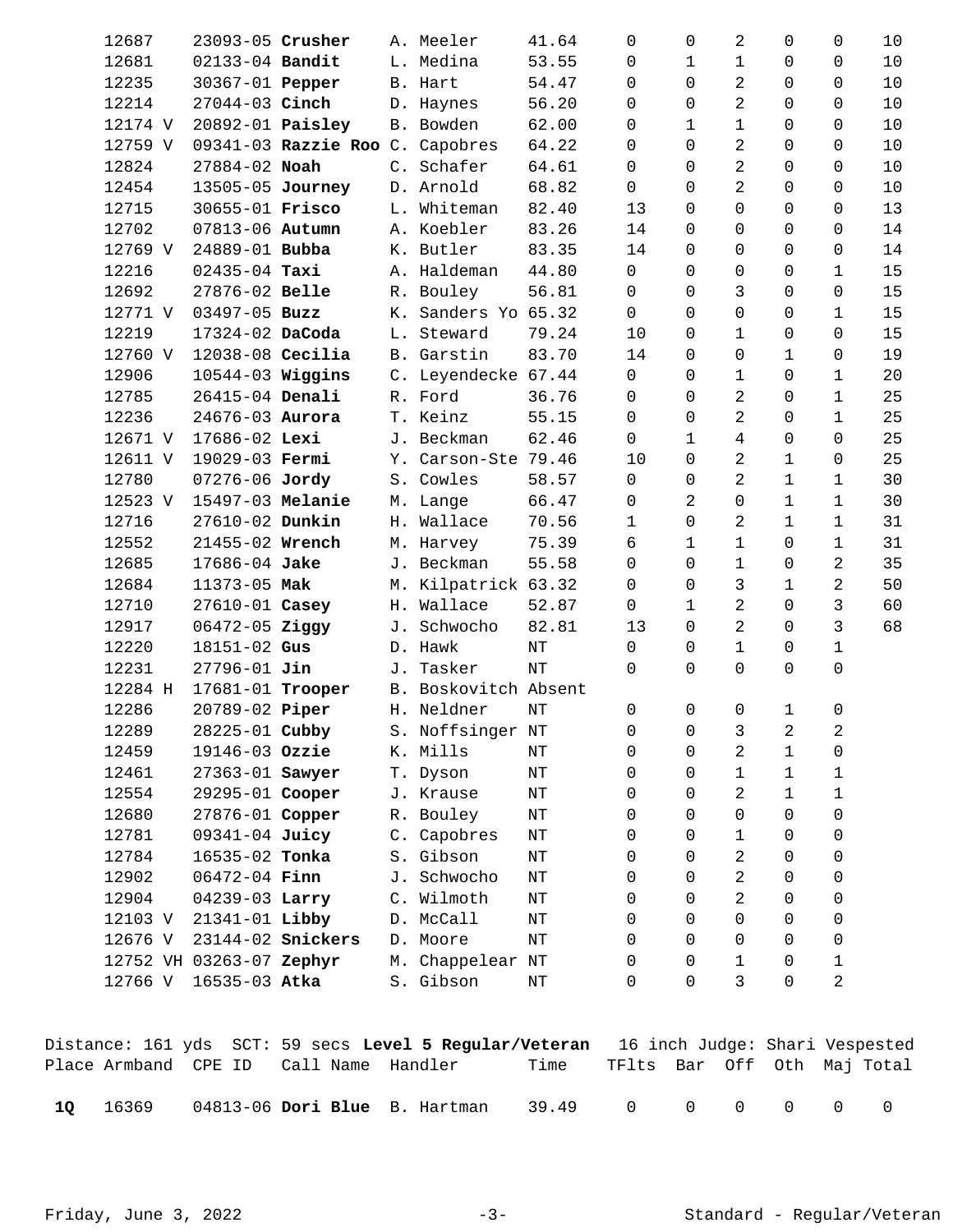| 2Q | 16361   | 13341-05 Kaiden  |                             |    | C. Armbrust         |       | 39.51 | 0              | $\Omega$       | 0            | 0              | 0              | 0        |
|----|---------|------------------|-----------------------------|----|---------------------|-------|-------|----------------|----------------|--------------|----------------|----------------|----------|
| 3Q | 16866   | 27491-02 Griffin |                             |    | C. Baker            |       | 43.87 | 0              | $\Omega$       | 0            | 0              | 0              | 0        |
| 4Q | 16562 V | 16082-02 Cooper  |                             |    | R. Erickson         |       | 43.98 | 0              | $\Omega$       | 0            | 0              | $\Omega$       | $\Omega$ |
| Q  | 16565 V | 29295-02 Roy     |                             |    | J. Krause           |       | 46.20 | 0              | 0              | 0            | 0              | 0              | 0        |
| Q  | 16727   | 25513-01 Molly   |                             |    | B. Wagner           | 46.79 |       | 0              | $\Omega$       | 0            | 0              | 0              | 0        |
| Q  | 16829   | 06756-03 Jordan  |                             |    | D. Bader            |       | 47.12 | 0              | $\Omega$       | 0            | 0              | 0              | 0        |
| Q  | 16955   | 06190-04 Joker   |                             | М. | Snyder              |       | 47.75 | $\Omega$       | $\Omega$       | 0            | 0              | $\Omega$       | 0        |
| Q  | 16323   | 28078-01 Nicki   |                             |    | A. Goldman          |       | 47.91 | $\Omega$       | $\Omega$       | 0            | 0              | 0              | 0        |
| Q  | 16188 V | 21699-02 Wiley   |                             |    | P. Higgins          |       | 49.29 | $\Omega$       | $\Omega$       | $\Omega$     | 0              | 0              | 0        |
| Q  | 16834   | 16845-04 Roxie   |                             |    | B. Robey            |       | 49.37 | $\Omega$       | $\Omega$       | $\Omega$     | 0              | $\Omega$       | $\Omega$ |
| Q  | 16574 V | 06336-05 Bruce   |                             |    | V. Belebczuk        |       | 49.91 | 0              | $\Omega$       | $\Omega$     | 0              | $\Omega$       | 0        |
| Q  | 16373   | 26425-02 Bandit  |                             |    | D. Funk             |       | 50.81 | $\Omega$       | $\Omega$       | 0            | 0              | 0              | 0        |
| Q  | 16301 V | 09871-04 Ember   |                             |    | J. Walsh            |       | 51.25 | 0              | $\Omega$       | 0            | 0              | 0              | 0        |
| Q  | 16437   | 25195-03 Bevan   |                             |    | D. Hoover           |       | 51.46 | 0              | $\Omega$       | $\Omega$     | 0              | $\Omega$       | $\Omega$ |
| Q  | 16312 V | 28106-01 Sandy   |                             |    | M. O' Hallora 51.51 |       |       | 0              | $\Omega$       | $\Omega$     | 0              | 0              | 0        |
| Q  | 16568 V | 25373-01 Furface |                             |    | G. Ryan             |       | 51.96 | $\Omega$       | $\Omega$       | $\Omega$     | 0              | 0              | $\Omega$ |
| Q  | 16315   | 04010-05 Brooke  |                             |    | A. Venckus          |       | 54.86 | 0              | $\Omega$       | $\Omega$     | 0              | 0              | 0        |
| Q  | 16426   | 10763-03 Grace   |                             |    | L. Eagler           |       | 57.53 | 0              | $\Omega$       | $\Omega$     | 0              | $\Omega$       | $\Omega$ |
| Q  | 16920   | 28050-02 Crosley |                             |    | H. Hauser           |       | 57.78 | 0              | $\Omega$       | $\Omega$     | 0              | 0              | 0        |
| Q  | 16926   | 18341-06 Onyx    |                             |    | C. Bahler           |       | 58.02 | $\Omega$       | $\Omega$       | $\Omega$     | 0              | $\Omega$       | $\Omega$ |
| Q  | 16869   | 24346-01 Kansas  |                             |    | L. Shelton          |       | 58.15 | 0              | $\Omega$       | 0            | 0              | 0              | 0        |
| Q  | 16927   |                  | 22280-03 Phantasm           |    | K. Almasy           | 59.01 |       | 0              | $\Omega$       | $\Omega$     | 0              | $\Omega$       | $\Omega$ |
| Q  | 16443   |                  | 28403-03 Sapphire           |    | J. Durgin           |       | 59.04 | 0              | $\Omega$       | $\Omega$     | 0              | $\Omega$       | 0        |
| Q  | 16433   | 21855-04 Tilly   |                             |    | C. Zydek            |       | 62.39 | 3              | $\Omega$       | $\Omega$     | 0              | $\Omega$       | 3        |
| Q  | 16133 V | 24326-02 Raven   |                             |    | T. Pomeroy          |       | 62.42 | 3              | $\Omega$       | $\mathbf 0$  | 0              | 0              | 3        |
| Q  | 16730   | 26396-02 Exxon   |                             |    | S. Burk             |       | 42.03 | $\Omega$       | $\mathbf{1}$   | $\Omega$     | 0              | 0              | 5        |
| Q  | 16186 T | 18977-02 Cassie  |                             |    | R. Earle            |       | 45.90 | 0              | $\mathbf{1}$   | 0            | 0              | 0              | 5        |
| Q  | 16932   | 22680-03 River   |                             |    | D. Almasy           |       | 52.01 | 0              | $\Omega$       | 0            | 1              | $\Omega$       | 5        |
| Q  | 16304 V | 18769-02 Rayne   |                             |    | C. Phillips         |       | 55.96 | 0              | $\mathbf 1$    | 0            | 0              | 0              | 5        |
| Q  | 16132 V | 05051-08 Chance  |                             |    | L. Deakin           |       | 57.13 | 0              | $\mathbf{1}$   | 0            | 0              | 0              | 5        |
| Q  | 16131 V | 24048-01 Willow  |                             |    | J. McAdams          |       | 64.72 | 5              | $\Omega$       | 0            | 0              | 0              | 5        |
|    | 16444   | 30565-01 Petra   |                             |    | H. Kaufman          |       | 39.58 | $\Omega$       | $\Omega$       | 1            | 0              | $\Omega$       | 5        |
|    | 16321   | 22641-04 Ducky   |                             |    | K. Weber            |       | 40.32 | 0              | $\mathbf 0$    | $1\,$        | 0              | 0              | 5        |
|    | 16930   | 23781-04 Chili   |                             |    | K. Skoyec           |       | 43.03 | $\overline{0}$ | $\overline{0}$ | $\mathbf{1}$ | $\overline{0}$ | $\overline{0}$ | 5        |
|    | 16970   | 14040-04 Steele  |                             | J. | Slingerlan 46.65    |       |       | 0              | 0              | 1            | 0              | 0              | 5        |
|    | 16374   | 26876-01 Ellie   |                             |    | A. Brownell         |       | 47.56 | 0              | $\Omega$       | 1            | 0              | 0              | 5        |
|    | 16185 V |                  | 17897-03 Gryffindor K. Wise |    |                     |       | 47.88 | 0              | $\Omega$       | $\mathbf{1}$ | 0              | 0              | 5        |
|    | 16723   | 11973-04 Echo    |                             |    | S. Kvale            |       | 51.91 | 0              | $\Omega$       | $\mathbf 1$  | 0              | 0              | 5        |
|    | 16558 V | 12741-03 Nova    |                             |    | K. Gibowski         |       | 52.57 | 0              | $\Omega$       | $\mathbf 1$  | 0              | 0              | 5        |
|    | 16868   | 18561-04 Sophie  |                             |    | L. Chinnici         |       | 56.38 | 0              | $\Omega$       | $\mathbf{1}$ | 0              | 0              | 5        |
|    | 16968   | 26526-02 Reagan  |                             |    | R. Wasilak          |       | 58.72 | 0              | 0              | $\mathbf{1}$ | 0              | 0              | 5        |
|    | 16872   | $27466 - 02$ Jaz |                             |    | R. Slater           |       | 66.86 | 7              | $\Omega$       | $\mathbf 0$  | 0              | 0              | 7        |
|    | 16853   |                  | 12646-02 Keep-Her           |    | D. Furtak           |       | 67.66 | 8              | $\Omega$       | 0            | 0              | 0              | 8        |
|    | 16583   | 19269-04 Meherah |                             |    | C. Grome            |       | 40.84 | 0              | 2              | 0            | 0              | 0              | 10       |
|    | 16956   | 07078-02 Star    |                             |    | J. Kinney           |       | 49.36 | 0              | $\mathbf{1}$   | 1            | 0              | 0              | 10       |
|    | 16579   | 13816-04 Duke    |                             |    | S. Wright           |       | 50.32 | 0              | $\Omega$       | 2            | 0              | 0              | 10       |
|    | 16965   | 25093-03 Anna    |                             |    | K. Streeter         |       | 52.28 | 0              | $\Omega$       | 2            | 0              | 0              | 10       |
|    | 16960   |                  | 18757-07 Gulliver           |    | D. LaClair          |       | 53.43 | 0              | $\Omega$       | 2            | 0              | 0              | 10       |
|    | 16128 V | 03500-04 Reagan  |                             |    | K. Anthony          |       | 53.77 | 0              | 1              | 1            | 0              | 0              | 10       |
|    | 16957   | 12679-05 Meg     |                             |    | C. Hofacker         |       | 58.35 | 0              | 0              | 2            | 0              | 0              | 10       |
|    | 16428   | 17798-04 Smokey  |                             |    | K. Daughtridg       | 64.60 |       | 5              | 0              | 1            | 0              | 0              | 10       |
|    | 16182 V | 12628-03 Neo     |                             |    | C. Ryder            |       | 69.19 | 10             | 0              | 0            | 0              | 0              | 10       |
|    |         |                  |                             |    |                     |       |       |                |                |              |                |                |          |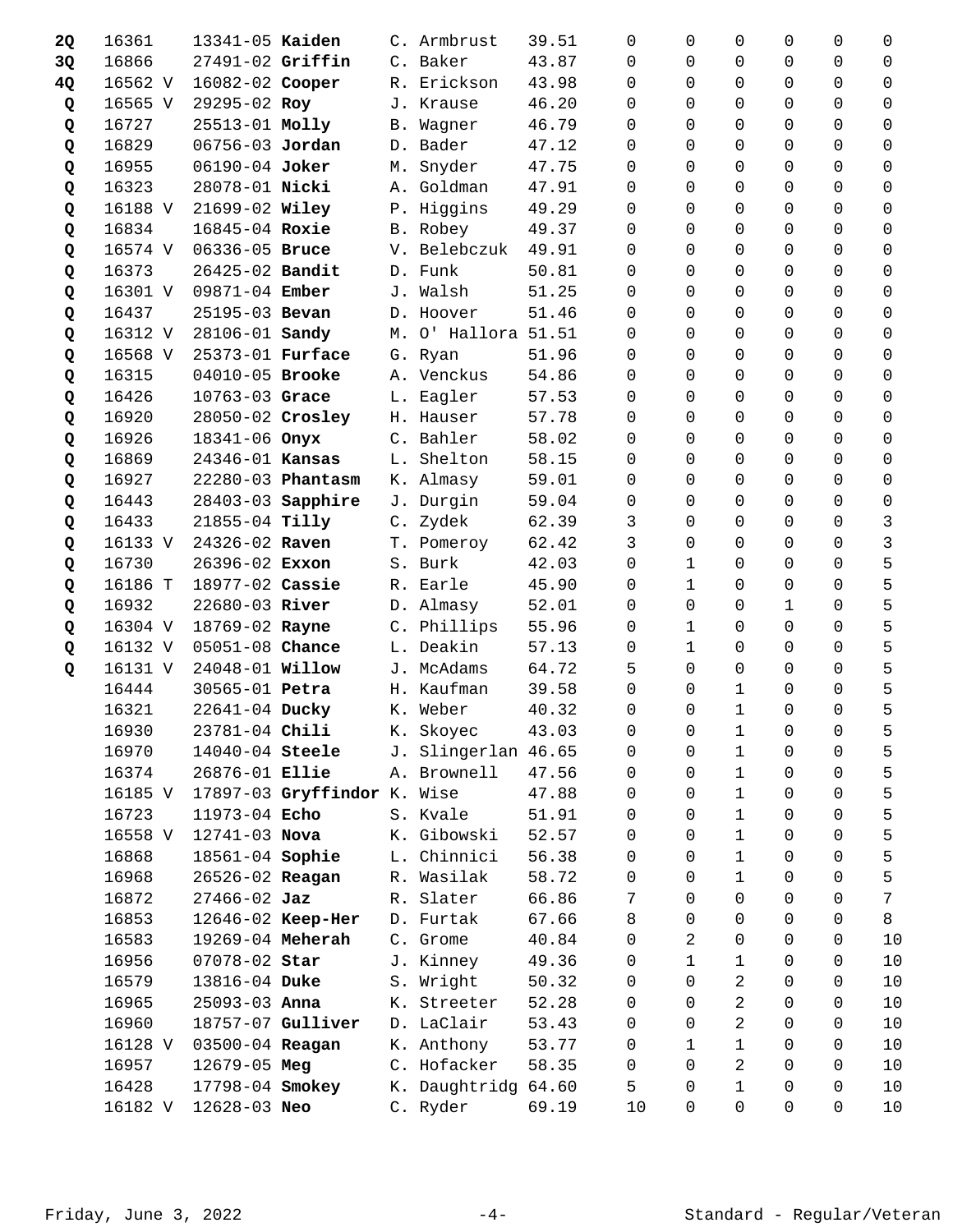|   | 16855   | 12093-02 Sheldon  |                               |    | S. Pastor                         | 69.56     | 10             | 0              | $\mathbf 0$    | 0            | 0              | 10 |
|---|---------|-------------------|-------------------------------|----|-----------------------------------|-----------|----------------|----------------|----------------|--------------|----------------|----|
|   | 16187 T | 19761-01 Riley    |                               |    | J. Parker                         | 60.86     | $\mathbf{1}$   | 1              | 1              | 0            | 0              | 11 |
|   | 16578   | 12741-04 Skye     |                               |    | K. Gibowski                       | 62.58     | 3              | $\Omega$       | 1              | 1            | 0              | 13 |
|   | 16832   | 13127-05 Mollie   |                               |    | A. Yaste                          | 63.22     | 4              | 0              | 2              | 0            | 0              | 14 |
|   | 16581   | 29079-02 Peridot  |                               |    | L. Dickson                        | 43.48     | $\mathsf{O}$   | 0              | 2              | 1            | 0              | 15 |
|   | 16725   | 14977-02 Riot     |                               |    | B. Maki                           | 48.89     | $\Omega$       | 2              | $\mathbf 1$    | 0            | 0              | 15 |
|   | 16421   | 28403-01 Kota     |                               |    | J. Durgin                         | 49.90     | $\mathsf{O}$   | $\Omega$       | $\mathbf 0$    | 0            | 1              | 15 |
|   | 16305 V | 23638-01 Eli      |                               |    | D. Schaffer                       | 70.90     | 11             | $\mathbf{1}$   | 0              | 0            | 0              | 16 |
|   | 16865   |                   | 07299-04 Lily Rose            |    | L. Haupricht                      | 77.95     | 18             | $\Omega$       | $\mathbf 0$    | 0            | 0              | 18 |
|   | 16876   | 29130-01 Juniper  |                               |    | E. Beck                           | 68.47     | 9              | $\Omega$       | 2              | 0            | 0              | 19 |
|   | 16937   | 17067-05 Cowboy   |                               |    | A. Holloway                       | 73.66     | 14             | $\Omega$       | $\mathbf 0$    | 1            | 0              | 19 |
|   | 16618   | 02888-05 Belle    |                               |    | C. Chase                          | 74.55     | 15             | 0              | $1\,$          | 0            | 0              | 20 |
|   | 16861   | 16630-05 Dash     |                               |    | M. Balent                         | 74.56     | 15             | $\mathbf 0$    | $\mathbf 0$    | 1            | 0              | 20 |
|   | 16302 V | 13740-03 Piper    |                               |    | D. Lynch                          | 71.77     | 12             | $\Omega$       | 2              | 0            | 0              | 22 |
|   | 16424   | $07844 - 04$ Rush |                               |    | A. Ritchie                        | 63.65     | 4              | 1              | 2              | 1            | 0              | 24 |
|   | 16732   | 17444-03 Zip      |                               |    | B. Miller                         | 38.19     | $\mathsf{O}$   | 2              | $\mathbf 0$    | 0            | 1              | 25 |
|   | 16625   |                   |                               |    | 19029-04 Beauregard Y. Carson-Ste | 48.69     | $\mathsf{O}$   | $\Omega$       | 2              | 0            | $\mathbf 1$    | 25 |
|   | 16430   | 16629-02 Jake     |                               |    | F. Hughes                         | 54.33     | 0              | $\Omega$       | 2              | 0            | 1              | 25 |
|   | 16190 T | 27785-01 Annie    |                               |    | M. Helber                         | 75.60     | 16             | 0              | $\mathbf 1$    | 1            | 0              | 26 |
|   | 16627   | 20207-02 Fynn     |                               |    | M. Melis                          |           | 12             | $\mathbf{1}$   | 2              | 0            | 0              | 27 |
|   |         |                   |                               |    |                                   | 71.13     |                |                |                |              |                |    |
|   | 16874   | 27754-01 Aryi     |                               |    | B. Lutz                           | 76.25     | 17             | 0              | $\mathbf 1$    | $\mathbf{1}$ | 0              | 27 |
|   | 16311 V | 28223-01 Jack     |                               |    | N. Newman                         | 76.78     | 17             | 0              | 1              | $\mathbf{1}$ | 0              | 27 |
|   | 16363   |                   | 16950-06 Berkeley             |    | K. Shapiro                        | 44.04     | $\mathsf{O}$   | 1              | 2              | 0            | 1              | 30 |
|   | 16878   | 30320-01 Cooper   |                               |    | A. Picasso-La 64.46               |           | 5              | $\mathbf{1}$   | 2              | 0            | $\mathbf{1}$   | 35 |
|   | 16857   | 12646-03 Jerzy    |                               |    | D. Furtak                         | 80.13     | 21             | $\mathbf 0$    | 0              | 0            | $\mathbf 1$    | 36 |
|   | 16319   | 15124-03 Ivy      |                               |    | M. Jones                          | 72.68     | 13             | $\Omega$       | $\mathbf 1$    | 1            | 1              | 38 |
|   | 16619   | 04031-04 Fan      |                               |    | K. Jerse                          | 77.84     | 18             | 0              | 4              | 0            | 0              | 38 |
|   | 16414   | 05408-08 Razor    |                               |    | J. Ritchhart                      | 74.43     | 15             | $\mathbf{1}$   | 1              | 0            | 1              | 40 |
|   | 16440   | 26508-02 Rosie    |                               |    | L. Hostetler                      | 60.69     | 1              | 0              | 2              | 0            | 2              | 41 |
|   | 16357   | 09817-04 Akira    |                               |    | J. Decato                         | 73.31     | 14             | 3              | 2              | 1            | 0              | 44 |
|   | 16441   | 26715-02 Avery    |                               |    | A. Kallay                         | 54.60     | $\mathsf{O}$   | 0              | 2              | $\mathbf 1$  | 2              | 45 |
|   | 16859   | 13994-05 Tessa    |                               |    | D. Gibbs                          | 84.46     | 25             | 0              | 2              | 1            | 1              | 55 |
|   | 16721   |                   | 11794-03 Brightlee A. Koebler |    |                                   | 88.87     | 29             | $\mathbf 1$    | $\mathbf{1}$   | $\mathbf 1$  | $\mathbf{1}$   | 59 |
|   | 16935   |                   | 28554-01 Sriracha S. Bodwell  |    |                                   | 51.56     | $\overline{0}$ | $\overline{a}$ | $\overline{4}$ | $\mathbf{1}$ | $\overline{a}$ | 65 |
|   | 16303 V | 17128-02 Gigi     |                               | L. | Tabellion                         | 63.35     | 4              | 0              | 4              | 0            | 3              | 69 |
| н | 16320 H | 21597-02 Ramsay   |                               |    | K. Gniewek                        | 56.61     | $\mathbf 0$    | $\Omega$       | 5              | 0            | 4              | 85 |
|   | 16317   | 07787-03 Hula     |                               |    | R. Goode                          | NT        | 0              | $\mathbf{1}$   | 3              | 0            | $\overline{2}$ |    |
|   | 16423   | 07319-03 Jack     |                               |    | M. Durbin                         | $\rm{NT}$ | 0              | $\Omega$       | 2              | 0            | $\overline{2}$ |    |
|   | 16429   | 13732-04 Shorty   |                               |    | T. Richardson NT                  |           | $\Omega$       | $\Omega$       | 2              | 0            | 0              |    |
|   | 16577   | 12028-05 Remi     |                               |    | K. Dunlap                         | Absent    |                |                |                |              |                |    |
|   | 16582   | 19185-02 Cupid    |                               |    | B. Minnich                        | $\rm{NT}$ | $\mathbf 0$    | 0              | $\overline{4}$ | 1            | 3              |    |
|   | 16587   | 26050-02 Whitley  |                               |    | A. Phillips                       | ΝT        | 0              | $\mathbf 1$    | 2              | $\mathbf{1}$ | 0              |    |
|   | 16630   | 25214-01 Seamus   |                               |    | B. Cohen                          | $\rm{NT}$ | $\Omega$       | $\Omega$       | $\mathbf 1$    | 0            | 1              |    |
|   | 16722   | 09143-03 Brina    |                               | P. | Cochran                           | Absent    |                |                |                |              |                |    |
|   | 16827   | 22901-02 Phynn    |                               |    | A. Austin                         | $\rm{NT}$ | 0              | 0              | 2              | 1            | 1              |    |
|   | 16830   | 07424-04 Calvin   |                               |    | J. Klein                          | $\rm{NT}$ | 0              | 0              | $\mathbf 1$    | $\mathbf 1$  | 0              |    |
|   | 16831   | 12181-03 Page     |                               |    | A. Reese                          | $\rm{NT}$ | 0              | $\Omega$       | 2              | 0            | 0              |    |
|   | 16833   | 13199-05 Corey    |                               |    | C. Walters                        | ΝT        | $\Omega$       | $\Omega$       | 0              | 0            | 1              |    |
|   | 16836   | 27872-02 Lunatic  |                               |    | C. Meirs                          | ΝT        | 0              | $\Omega$       | 1              | 1            | 1              |    |
|   | 16838   | 29412-02 Opus     |                               |    | L. VanVleet                       | NΤ        | 0              | $\Omega$       | 2              | 0            | $\mathbf 1$    |    |
|   | 16856   | 31237-01 Dory     |                               |    | J. Bender                         | $\rm{NT}$ | 0              | $\Omega$       | 2              | 0            | 0              |    |
|   | 16860   | 15310-04 Mysti    |                               |    | B. Hobbs                          | $\rm{NT}$ | 0              | $\mathbf 0$    | $\mathbf 1$    | $\mathbf 1$  | 0              |    |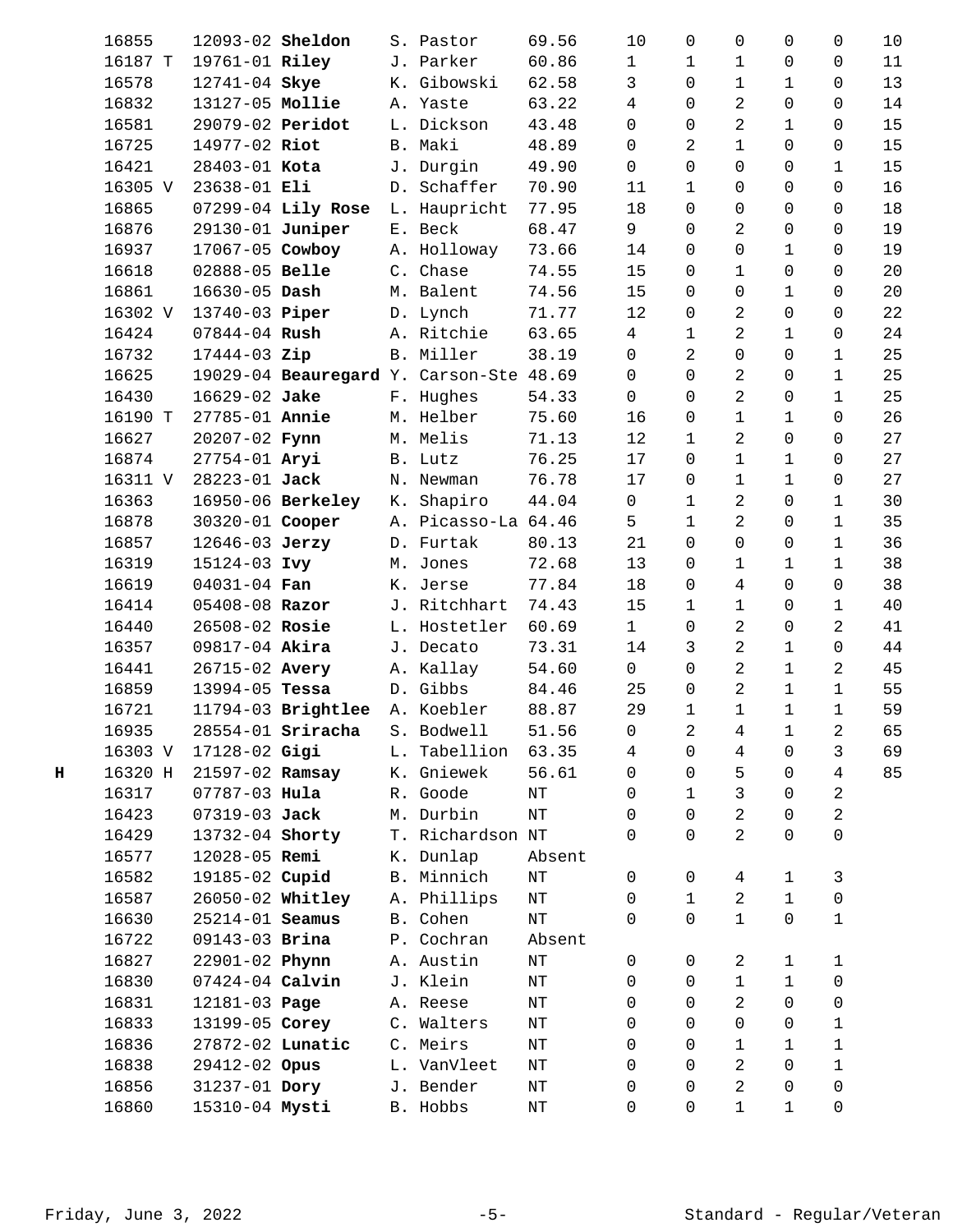| 16862   | $03679 - 04$ Endora    |                                  | R. Domfort       | ΝT     | $\Omega$ | 0 | 3        | 2        |          |
|---------|------------------------|----------------------------------|------------------|--------|----------|---|----------|----------|----------|
| 16921   | 17067-06 <b>Shiloh</b> |                                  | A. Holloway      | NΤ     | 0        |   |          | 0        |          |
| 16934   | $28050 - 03$ Pearl     |                                  | H. Hauser        | NΤ     | $\Omega$ | 0 | $\Omega$ | 0        | 0        |
| 16954   | 02775-07 Natasha       |                                  | M. Hendershot NT |        | $\Omega$ | 0 |          | 0        | 0        |
| 16126 V | $10573 - 02$ Alfie     |                                  | G. Mastrianni NT |        | $\Omega$ | 0 | $\Omega$ | $\Omega$ | 0        |
| 16127 V | $11635 - 03$ Addie     |                                  | C. Hurst         | NΤ     | $\Omega$ | 0 | $\Omega$ | 0        | $\Omega$ |
| 16130 V | $23903 - 01$ Duke      |                                  | D. Jorgensen     | NΤ     | $\Omega$ | 0 | $\Omega$ | $\Omega$ | 0        |
| 16181 V | $08596 - 02$ Thula     |                                  | A. Hughey        | Absent |          |   |          |          |          |
| 16306 V |                        | 20354-02 <b>Flash G</b> C. Burke |                  | NΤ     | $\Omega$ | 0 |          |          | 0        |
| 16313 V | 29345-01 TJ            |                                  | R. Larson        | Absent |          |   |          |          |          |
| 16314 V | $24247 - 01$ Eden      |                                  | L. Montemaran    | NΤ     | $\Omega$ | 0 | 3        | $\Omega$ | 1        |
| 16560 V | $28589 - 01$ Koda      |                                  | R. Schroeder     | Absent |          |   |          |          |          |
| 16567 V | $22459 - 02$ Bungee    |                                  | C. Diaz          | ΝT     | $\Omega$ | 0 | 3        |          | 3        |
|         |                        |                                  |                  |        |          |   |          |          |          |

|    | Distance: 161 yds |                  |           | SCT: 59 secs Level 5 Regular/Veteran |       |          |                |              | 20 inch Judge: Shari Vespested |             |              |
|----|-------------------|------------------|-----------|--------------------------------------|-------|----------|----------------|--------------|--------------------------------|-------------|--------------|
|    | Place Armband     | CPE ID           | Call Name | Handler                              | Time  | TFlts    | Bar            | Off          | Oth                            |             | Maj Total    |
|    |                   |                  |           |                                      |       |          |                |              |                                |             |              |
| 1Q | 20482             | 26237-01 Rue     |           | A. Pagan                             | 42.67 | 0        | $\mathbf 0$    | $\mathbf 0$  | $\mathbf 0$                    | 0           | $\mathbf 0$  |
| 2Q | 20536             | 14181-08 Nick    |           | A. Faas                              | 43.34 | $\Omega$ | $\Omega$       | $\Omega$     | 0                              | $\Omega$    | $\Omega$     |
| 3Q | 20982             | 21521-02 Salty   |           | N. Sorensen                          | 44.08 | $\Omega$ | $\Omega$       | $\Omega$     | 0                              | $\Omega$    | $\Omega$     |
| 4Q | 20981             | 20550-04 Remy    |           | J. Koras                             | 44.21 | $\Omega$ | $\Omega$       | $\Omega$     | $\Omega$                       | $\Omega$    | $\Omega$     |
| Q  | 20985             | 27497-02 Toffee  |           | L. Woodruff                          | 45.66 | $\Omega$ | $\Omega$       | $\Omega$     | $\Omega$                       | $\Omega$    | $\Omega$     |
| Q  | 20466             | 13727-03 Firefly |           | M. Marinovich 46.04                  |       | 0        | $\Omega$       | 0            | 0                              | 0           | 0            |
| Q  | 20142             | 12402-05 Wick    |           | H. Teegardin                         | 46.95 | 0        | $\overline{0}$ | 0            | 0                              | 0           | 0            |
| Q  | 20735             | 09143-04 Zach    |           | P. Cochran                           | 47.73 | 0        | $\overline{0}$ | $\Omega$     | 0                              | 0           | 0            |
| Q  | 20988             | 20550-03 Tek     |           | J. Koras                             | 48.66 | 0        | $\overline{0}$ | $\Omega$     | 0                              | 0           | 0            |
| Q  | 20953 V           | 25093-01 AJ      |           | K. Streeter                          | 49.82 | $\Omega$ | $\overline{0}$ | $\Omega$     | $\Omega$                       | $\Omega$    | $\Omega$     |
| Q  | 20486             | 28834-01 Bear    |           | L. Jenkins                           | 50.65 | $\Omega$ | $\Omega$       | $\Omega$     | $\Omega$                       | $\Omega$    | $\Omega$     |
| Q  | 20384             | 17994-02 Wally   |           | J. Seitz                             | 50.96 | 0        | $\Omega$       | $\mathbf 0$  | 0                              | 0           | 0            |
| Q  | 20580 V           | 15741-02 Sara    |           | S. Johnston                          | 52.03 | 0        | $\Omega$       | $\Omega$     | 0                              | 0           | $\mathbf 0$  |
| Q  | 20952 V           | 20550-01 Cote    |           | J. Koras                             | 52.17 | $\Omega$ | $\Omega$       | $\Omega$     | 0                              | $\Omega$    | 0            |
| Q  | 20978             | 23808-02 Simon   |           | K. Underwood                         | 52.19 | $\Omega$ | $\Omega$       | $\Omega$     | 0                              | $\Omega$    | $\Omega$     |
| Q  | 20639             | 02888-04 Flynn   |           | C. Chase                             | 52.80 | $\Omega$ | $\Omega$       | $\Omega$     | $\Omega$                       | $\Omega$    | $\Omega$     |
| Q  | 20741             | 26153-01 Fli     |           | S. Gordon                            | 52.80 | $\Omega$ | $\Omega$       | $\Omega$     | $\Omega$                       | $\Omega$    | $\Omega$     |
| Q  | 20141             | 23142-02 Dazzle  |           | D. Wilson                            | 53.98 | $\Omega$ | $\Omega$       | $\Omega$     | $\Omega$                       | $\Omega$    | $\Omega$     |
| Q  | 20971 V           | 20550-02 Rue     |           | J. Koras                             | 55.69 | 0        | $\Omega$       | $\Omega$     | $\Omega$                       | $\Omega$    | 0            |
| Q  | 20967 V           | 26462-01 Yoshi   |           | W. Sweet                             | 56.35 | 0        | $\Omega$       | $\Omega$     | $\Omega$                       | $\Omega$    | 0            |
| Q  | 20747             | 05187-05 Teppo   |           | J. Schlegel                          | 56.52 | $\Omega$ | $\Omega$       | $\Omega$     | $\Omega$                       | $\Omega$    | $\Omega$     |
| Q  | 20984             | 26526-01 Indie   |           | R. Wasilak                           | 58.80 | $\Omega$ | $\Omega$       | $\Omega$     | $\Omega$                       | $\Omega$    | $\Omega$     |
| Q  | 20628 V           | 22099-02 Duncan  |           | R. Cooney                            | 60.73 | 1        | $\Omega$       | $\Omega$     | $\Omega$                       | $\Omega$    | $\mathbf{1}$ |
| Q  | 20425 V           | 10462-03 Dug     |           | A. Fern                              | 62.85 | 3        | $\Omega$       | $\Omega$     | $\Omega$                       | $\Omega$    | 3            |
| Q  | 20484             | 27200-01 Dakota  |           | J. Copenhaver 33.90                  |       | 0        | $\mathbf{1}$   | $\Omega$     | $\mathbf 0$                    | $\Omega$    | 5            |
| Q  | 20488             | 29342-02 Zeke    |           | D. Norwood                           | 42.47 | 0        | $\mathbf{1}$   | $\Omega$     | $\mathbf 0$                    | $\Omega$    | 5            |
| Q  | 20623 V           | 11300-04 Volley  |           | D. Shelton                           | 53.60 | $\Omega$ | $\Omega$       | $\Omega$     | $\mathbf{1}$                   | $\Omega$    | 5            |
| Q  | 20477             | 08271-06 Toohey  |           | K. Pudenz                            | 58.29 | $\Omega$ | $\mathbf{1}$   | $\Omega$     | $\Omega$                       | $\Omega$    | 5            |
| Q  | 20386             | 19021-02 Oakie   |           | D. Anthony                           | 58.75 | $\Omega$ | $\Omega$       | $\Omega$     | $\mathbf{1}$                   | $\Omega$    | 5            |
| Q  | 20376 V           | 29214-01 Charlie |           | E. Russell                           | 59.10 | $\Omega$ | $\Omega$       | $\Omega$     | $\mathbf{1}$                   | $\Omega$    | 5            |
| Q  | 20491             | 30214-01 Callie  |           | K. Arnold                            | 59.49 | 0        | $\mathbf{1}$   | $\mathbf 0$  | 0                              | 0           | 5            |
| Q  | 20382             | 09817-05 Aspen   |           | J. Decato                            | 59.88 | 0        | 0              | $\mathbf 0$  | $\mathbf{1}$                   | $\mathbf 0$ | 5            |
|    | 20489             | 29523-01 Hopper  |           | M. Miller                            | 42.48 | 0        | $\mathbf 0$    | $\mathbf{1}$ | 0                              | 0           | 5            |
|    | 20641             | 11300-05 Navy    |           | D. Shelton                           | 43.01 | $\Omega$ | $\Omega$       | $\mathbf{1}$ | $\Omega$                       | $\Omega$    | 5            |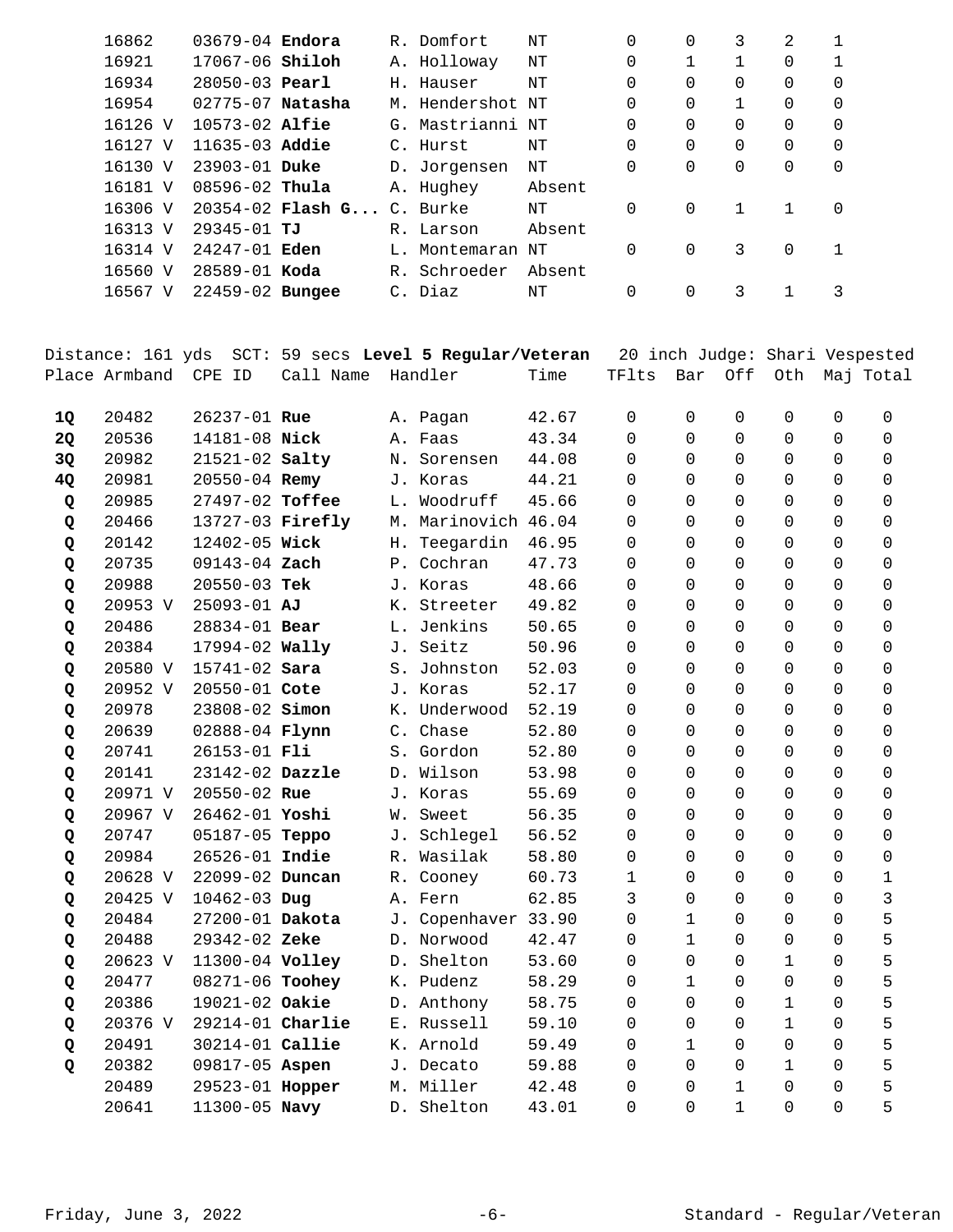| 20929 V | 22932-01 Eli      |                             |    | E. Bowman           | 43.89     |       | 0              | 0              | 1              | 0              | 0            | 5    |
|---------|-------------------|-----------------------------|----|---------------------|-----------|-------|----------------|----------------|----------------|----------------|--------------|------|
| 20485   | 27848-01 Ripley   |                             |    | E. Woodard          | 50.10     |       | $\Omega$       | $\Omega$       | $\mathbf 1$    | 0              | 0            | 5    |
| 20432 V | $20182 - 02$ Kira |                             |    | D. Miller           | 58.59     |       | $\Omega$       | $\Omega$       | 1              | 0              | $\Omega$     | 5    |
| 20743   | 23067-02 Nico     |                             |    | B. Botteri          | 59.61     |       | 0              | 0              | $\mathbf{1}$   | 0              | 0            | 5    |
| 20370 V | 25468-03 Spark    |                             |    | J. Franke           | 65.60     |       | 6              | $\Omega$       | $\mathbf 0$    | 0              | 0            | 6    |
| 20633 V | 27916-01 Bella    |                             |    | C. Bye              | 65.66     |       | 6              | $\Omega$       | 0              | 0              | 0            | 6    |
| 20351 V | 26425-01 Maggie   |                             |    | D. Funk             | 61.86     |       | 2              | $\Omega$       | 1              | 0              | 0            | 7    |
| 20575 V | 07772-02 Tesla    |                             |    | K. Haveman-Ku 62.42 |           |       | 3              | $\Omega$       | $\mathbf 0$    | 1              | 0            | 8    |
| 20324 T | 28204-01 Two      |                             |    | L. Anderson         | 68.97     |       | 9              | $\Omega$       | $\mathbf 0$    | 0              | 0            | 9    |
| 20585 V | 22459-03 Summit   |                             |    | C. Diaz             | 43.86     |       | 0              | $\Omega$       | 2              | 0              | 0            | 10   |
| 20464   | 09229-06 Majik    |                             |    | K. Tudor            | 53.65     |       | $\Omega$       | $\Omega$       | 2              | 0              | 0            | 10   |
| 20534   | 08270-06 Shack    |                             |    | M. Moser            | 54.95     |       | 0              | $\mathbf{1}$   | $1\,$          | 0              | 0            | $10$ |
| 20436 V | 23393-01 Elphie   |                             |    | H. Ship             | 68.46     |       | 9              | 0              | $\mathbf{1}$   | 0              | 0            | 14   |
| 20739   | 22369-03 Reacher  |                             |    | M. Holland          | 46.49     |       | 0              | 2              | 1              | 0              | 0            | 15   |
| 20537   | 21030-04 Zorro    |                             |    | D. Davidheise       | 48.67     |       | $\mathbf 0$    | 1              | 2              | 0              | 0            | 15   |
| 20478   | 09229-07 Vision   |                             | К. | Tudor               | 51.61     |       | 0              | $\mathbf 1$    | 2              | 0              | 0            | 15   |
| 20391   | 25468-04 Breeze   |                             |    | J. Franke           | 57.70     |       | $\mathsf{O}$   | $\Omega$       | $\mathbf 0$    | 0              | $\mathbf 1$  | 15   |
| 20973   | 06190-05 Boz      |                             |    | M. Snyder           | 59.69     |       | $\mathbf 0$    | $\mathbf{1}$   | 2              | 0              | $\Omega$     | 15   |
| 20584 V | 21511-02 Fenway   |                             |    | R. Conti            | 70.69     |       | 11             | $\Omega$       | $\mathbf 0$    | 1              | 0            | 16   |
| 20645   |                   | 28145-01 <b>Fletcher</b>    |    | B. Ship             | 71.99     |       | 12             | $\Omega$       | $\mathbf{1}$   | 0              | 0            | 17   |
| 20745   | 16745-08 Storm    |                             |    | C. Roman            | 76.16     |       | 17             | 0              | $\overline{0}$ | 0              | 0            | 17   |
| 20318 V | $14604 - 03$ Zuri |                             |    | S. Grachek          | 49.16     |       | $\mathbf 0$    | $\Omega$       | 1              | 0              | 1            | 20   |
| 20976   | 27497-01 Toasty   |                             |    | L. Woodruff         | 49.23     |       | $\mathbf 0$    | 0              | 1              | 0              | 1            | 20   |
| 20928 V | 22827-01 Pirlo    |                             |    | R. Loffredo         | 51.12     |       | 0              | $\mathbf{1}$   | $\mathbf 0$    | 0              | $\mathbf 1$  | 20   |
| 20734   |                   | 07813-07 Major C A. Koebler |    |                     | 55.17     |       | $\mathsf{O}$   | $\mathbf{1}$   | 3              | 0              | 0            | 20   |
| 20737   | 23510-02 Colt     |                             |    | B. Workman          | 79.28     |       | 20             | $\mathbf 0$    | $\mathbf 0$    | 0              | 0            | 20   |
| 20332   | $25370 - 03$ Moss |                             |    | A. McCabe           | 60.39     |       | $\mathbf{1}$   | 3              | 0              | 1              | 0            | 21   |
| 20366 V | 21149-04 Brownie  |                             |    | J. Hughes           | 75.23     |       | 16             | $\Omega$       | 0              | 1              | 0            | 21   |
| 20532   |                   | 16706-03 Sweet Pea          |    | G. Stevens          | 49.04     |       | $\mathsf{O}$   | $\Omega$       | 2              | 0              | $\mathbf 1$  | 25   |
| 20416 V | 13732-03 Frankie  |                             |    | T. Richardson 52.53 |           |       | $\mathbf 0$    | $\Omega$       | 2              | 0              | 1            | 25   |
| 20481   | 22355-02 Callie   |                             |    | K. Metz             | 58.52     |       | 0              | $\Omega$       | 2              | 0              | 1            | 25   |
| 20387   | 26876-04 Jyn      |                             |    | A. Brownell         | 50.70     |       | $\Omega$       | 0              | 2              | 1              | 1            | 30   |
| 20328   | 12000-08 Susi     |                             |    | D. Keith            | 54.91     |       | 0              | $\mathbf 0$    | 3              | 0              | $\mathbf{1}$ | 30   |
| 20738   | 25718-02 Zeus     |                             |    | E. Clark            |           | 59.55 | $\overline{0}$ | $\mathbf{1}$   | $\overline{a}$ | $\overline{0}$ | 1            | 30   |
| 20839 V | $07638 - 06$ Maxx |                             |    | S. Nevitt           | 59.64     |       | 0              | 1              | 1              | 1              | 1            | 30   |
| 20475   | 10804-03 Fergie   |                             |    | S. Cappiello        | 69.93     |       | 10             | 1              | 3              | 0              | 0            | 30   |
| 20720 V | 26536-03 Shade    |                             |    | T. Widenhouse 74.51 |           |       | 15             | $\overline{a}$ | 0              | 1              | 0            | 30   |
| 20135   | 11635-04 Caliber  |                             |    | C. Hurst            | 60.66     |       | $\mathbf{1}$   | 1              | 2              | 0              | $\mathbf 1$  | 31   |
| 20631 V |                   | 25402-01 <b>Sullivan</b>    |    | E. Nalley           | 69.17     |       | 10             | $\Omega$       | 1              | 1              | 1            | 35   |
| 20389   | 23029-02 Pirlo    |                             |    | L. Coffman          | 65.57     |       | 6              | $\Omega$       | 3              | 0              | 1            | 36   |
| 20365 V | 19021-01 Bosco    |                             |    | D. Anthony          | 67.55     |       | 8              | $\Omega$       | 3              | 0              | 1            | 38   |
| 20383   | 12719-03 Keegan   |                             |    | B. Fitzgerald 67.71 |           |       | 8              | 0              | 3              | 0              | $\mathbf 1$  | 38   |
| 20139   | 20447-04 Ranger   |                             |    | R. Heinecke         | 88.86     |       | 29             | $\Omega$       | 2              | 0              | 0            | 39   |
| 20331   | 20992-03 Hamish   |                             |    | C. Moore            | 65.96     |       | 6              | $\mathbf 1$    | 3              | 0              | 1            | 41   |
| 20463   | 08271-07 Koda     |                             |    | K. Pudenz           | 62.83     |       | 3              | $\Omega$       | 2              | 0              | 2            | 43   |
| 20469   | 06507-04 Joy      |                             |    | S. Amsden           | 73.39     |       | 14             | 0              | 2              | 1              | $\mathbf 1$  | 44   |
| 20378   | 03511-06 Danteh   |                             |    | A. Malott           | 83.79     |       | 24             | 2              | 3              | 0              | 0            | 49   |
| 20388   |                   | 21149-09 Boom Boom          |    | J. Hughes           | 80.07     |       | 21             | $\Omega$       | 3              | 0              | 1            | 51   |
| 20533   | $01514 - 07$ Luna |                             |    | T. Hendrix          | 69.40     |       | 10             | $\Omega$       | 3              | 1              | 2            | 60   |
| 20492   | 12062-04 Jalen    |                             |    | J. Cribb            | 70.58     |       | 11             | $\mathbf{1}$   | 3              | 1              | 2            | 66   |
| 20138   | 18088-02 Maddie   |                             |    | H. Weber            | $\rm{NT}$ |       | 0              | 0              | 0              | 0              | 0            |      |
| 20143   | 09829-02 Scout    |                             |    | D. Hurst            | $\rm{NT}$ |       | 0              | 1              | 0              | 0              | 0            |      |
|         |                   |                             |    |                     |           |       |                |                |                |                |              |      |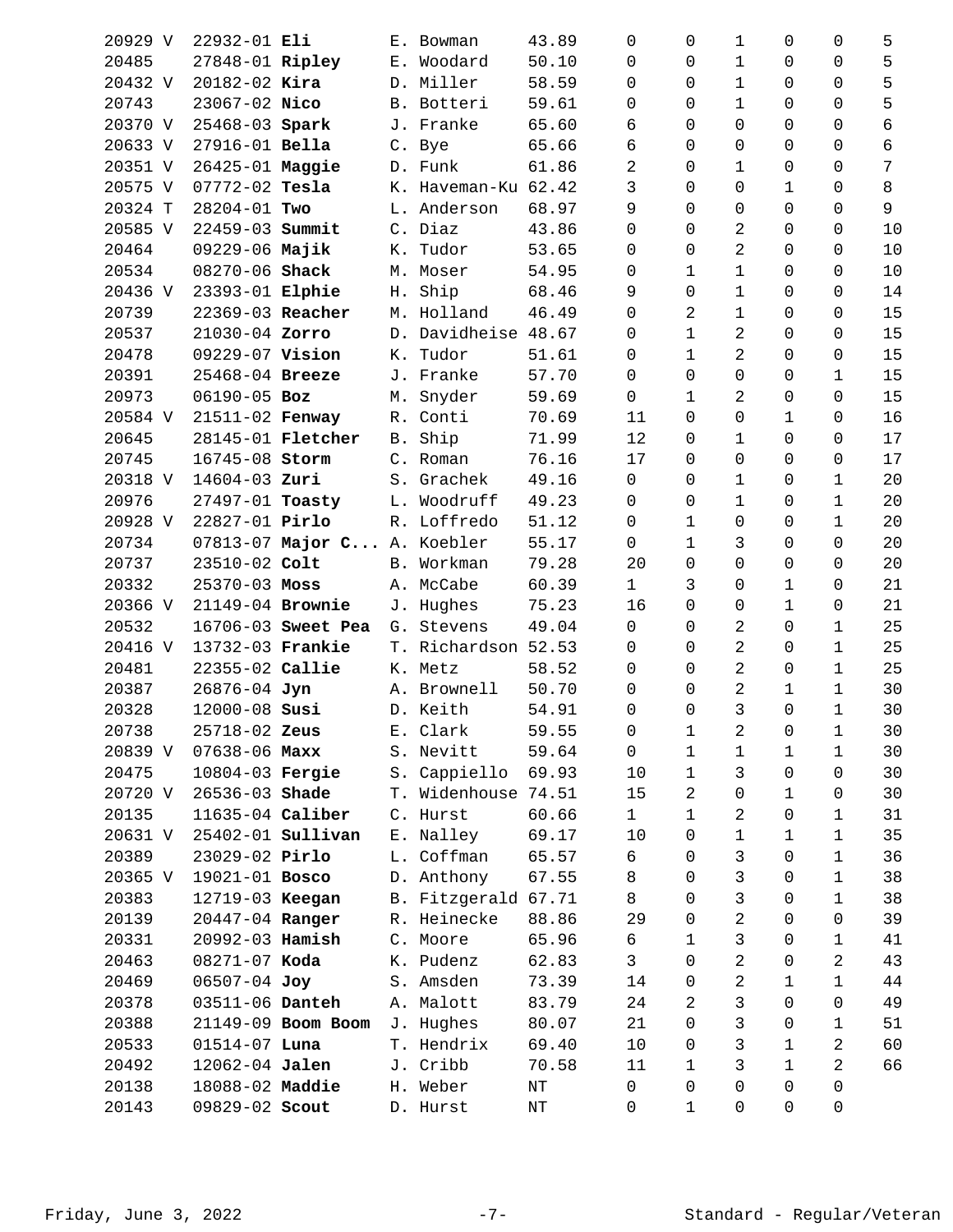| 20327   | $01220 - 07$ Kirby  |                    | S. Zimmerman  | ΝT | 0        | 0 |               | 0 |   |
|---------|---------------------|--------------------|---------------|----|----------|---|---------------|---|---|
| 20329   | 13740-04 Henri      |                    | D. Lynch      | NΤ | 0        | 0 |               | 0 | 0 |
| 20385   | 18274-03 Cooper     |                    | D. Coglietta  | NΤ | 0        |   | 2             |   | 0 |
| 20472   | 07963-04 Pepper     |                    | B. Menini     | NΤ | $\Omega$ |   | 3             | 0 | 0 |
| 20487   | 29093-01 Brooks     |                    | S. Lyons      | NΤ | $\Omega$ | 0 | 2             | 1 | 3 |
| 20744   | $17800 - 02$ Portia |                    | A. Walkowicz  | ΝT | 0        | 0 |               | 0 | 0 |
| 20975   | $15325 - 04$ Jelly  |                    | H. Salamay    | ΝT | 0        | 0 | 0             | 0 | 0 |
| 20987   |                     | 15347-03 Ellie Mae | H. Salamay    | ΝT | $\Omega$ | 0 | 2             |   |   |
| 20372 V | $26236 - 01$ Zack   |                    | S. Hughes     | ΝT | $\Omega$ | 0 | 2             | 0 |   |
| 20438 V | $25247 - 01$ Addi   |                    | K. Rueschhoff | NΤ | $\Omega$ | 0 | $\mathcal{L}$ | 0 | 0 |
| 20825 V | $07638 - 05$ Jett   |                    | D. Yaste      | NΤ | $\Omega$ | 0 | 0             | 0 | 0 |
| 20877 V | 07299-03            | Shadow             | L. Haupricht  | NΤ | 0        | 0 |               |   | 0 |
|         |                     |                    |               |    |          |   |               |   |   |

|           |               |                       |           | Distance: 161 yds  SCT: 59 secs <b>Level 5 Reqular/Veteran</b> |       |          |          |          | 24 inch Judge: Shari Vespested |          |           |
|-----------|---------------|-----------------------|-----------|----------------------------------------------------------------|-------|----------|----------|----------|--------------------------------|----------|-----------|
|           | Place Armband | CPE ID                | Call Name | Handler                                                        | Time  | TFlts    | Bar      | Off      | Oth                            |          | Maj Total |
| 10        | 24882         | 15373-05 <b>Bodie</b> |           | J. Leitzsch                                                    | 39.91 | $\Omega$ | $\Omega$ | $\Omega$ | 0                              | $\Omega$ | $\Omega$  |
| <b>2Q</b> | 24539 V       | $22241 - 03$ Ava      |           | D. Sheatler                                                    | 53.23 | 0        | 0        | $\Omega$ | 0                              | $\Omega$ | $\Omega$  |
| 3Q        | 24886         | 27683-01 Bernie       |           | K. Lewis                                                       | 54.94 | $\Omega$ | $\Omega$ | $\Omega$ | 0                              | $\Omega$ | $\Omega$  |
| 4Q        | 24888         | $19640 - 03$ Kayza    |           | K. Paulsen                                                     | 58.78 | 0        | 0        | $\Omega$ | 0                              | 0        | $\Omega$  |
|           | 24884         | 25126-02 Olive        |           | B. Slicker                                                     | 42.82 | $\Omega$ | 0        | 1        | 0                              | $\Omega$ | 5         |
|           | 24887         | $21932-04$ Lincoln    |           | P. Karst                                                       | 58.60 | 0        |          |          | 0                              | $\Omega$ | 10        |
|           | 24989 V       | $29427-02$ Thunder    |           | D. Peatt                                                       | 59.77 | $\Omega$ | 0        | $\Omega$ | 0                              | 1        | 15        |
|           | 24977 V       | 29427-01 Storm        |           | D. Peatt                                                       | 74.12 | 15       | $\Omega$ | $\Omega$ | 0                              | $\Omega$ | 15        |
|           | 24880 H       | $10559-02$ Kazzie     |           | K. Alexander-                                                  | 77.65 | 18       | $\Omega$ | $\Omega$ | 0                              | $\Omega$ | 18        |
|           | 24333 V       | 14997-02 Sydney       |           | C. Matzok                                                      | 71.20 | 12       | $\Omega$ | 3        | $\Omega$                       | 2        | 57        |
|           | 24742 V       | 16370-02 Wilbur       |           | S. Klein                                                       | 50.62 | $\Omega$ | $\Omega$ | 2        | $\mathbf{1}$                   | 3        | 60        |
|           | 24480 V       | 21830-02 Watson       |           | K. Shiple                                                      | 72.13 | 13       | $\Omega$ | 3        | 1                              | 4        | 93        |
|           |               |                       |           |                                                                |       |          |          |          |                                |          |           |

|      |                     |                                        | Distance: 161 yds SCT: 69 secs Level C Regular/Veteran 4 inch Judge: Shari Vespested |                   |                            |  |  |  |
|------|---------------------|----------------------------------------|--------------------------------------------------------------------------------------|-------------------|----------------------------|--|--|--|
|      |                     | Place Armband CPE ID Call Name Handler |                                                                                      | Time              | TFlts Bar Off Oth MajTotal |  |  |  |
| - 10 | 4503 26169-01 Molly |                                        | T. Urban                                                                             | 65.74 0 0 0 0 0 0 |                            |  |  |  |

Distance: 161 yds SCT: 69 secs **Level C Regular/Veteran** 8 inch Judge: Shari Vespested Place Armband CPE ID Call Name Handler Time TFlts Bar Off Oth Maj Total 8773 25781-02 D. Scheel 36.49 0 0 0 0 0 0 **1Q Maeve**  20 8670 17560-03 Cotton ... S. Bankson 41.78 0 0 0 0 0 0 0 8211 26963-01 B. Wyatt 42.88 0 0 0 0 0 0 **3Q Hercules**  8176 H 25962-02 M. Poulin 44.23 0 0 0 0 0 0 **4Q Bob Hope**  8679 30579-02 J. Cope 45.18 0 0 0 0 0 0 **Q Ruthie Q** 8614 26241-02 **Bruiser** B. Cohen 45.75 0 0 0 0 0 0 0 8612 19134-08 C. Fithian 46.41 0 0 0 0 0 0 **Q Kiwi**  8177 25979-01 M. Sutjiamin 52.51 0 0 0 0 0 0 **Q Gretzky**  8605 10856-05 C. Ponyah 54.71 0 0 0 0 0 0 **Q Gabi**  8407 V 07009-05 K. Swan 62.18 0 0 0 0 0 0 **Q Missy**  8751 01158-05 L. Kosmowski 62.44 0 0 0 0 0 0 **Q Floozie**  8255 V 26248-01 E. Smith 65.12 0 0 0 0 0 0 **Q Tails**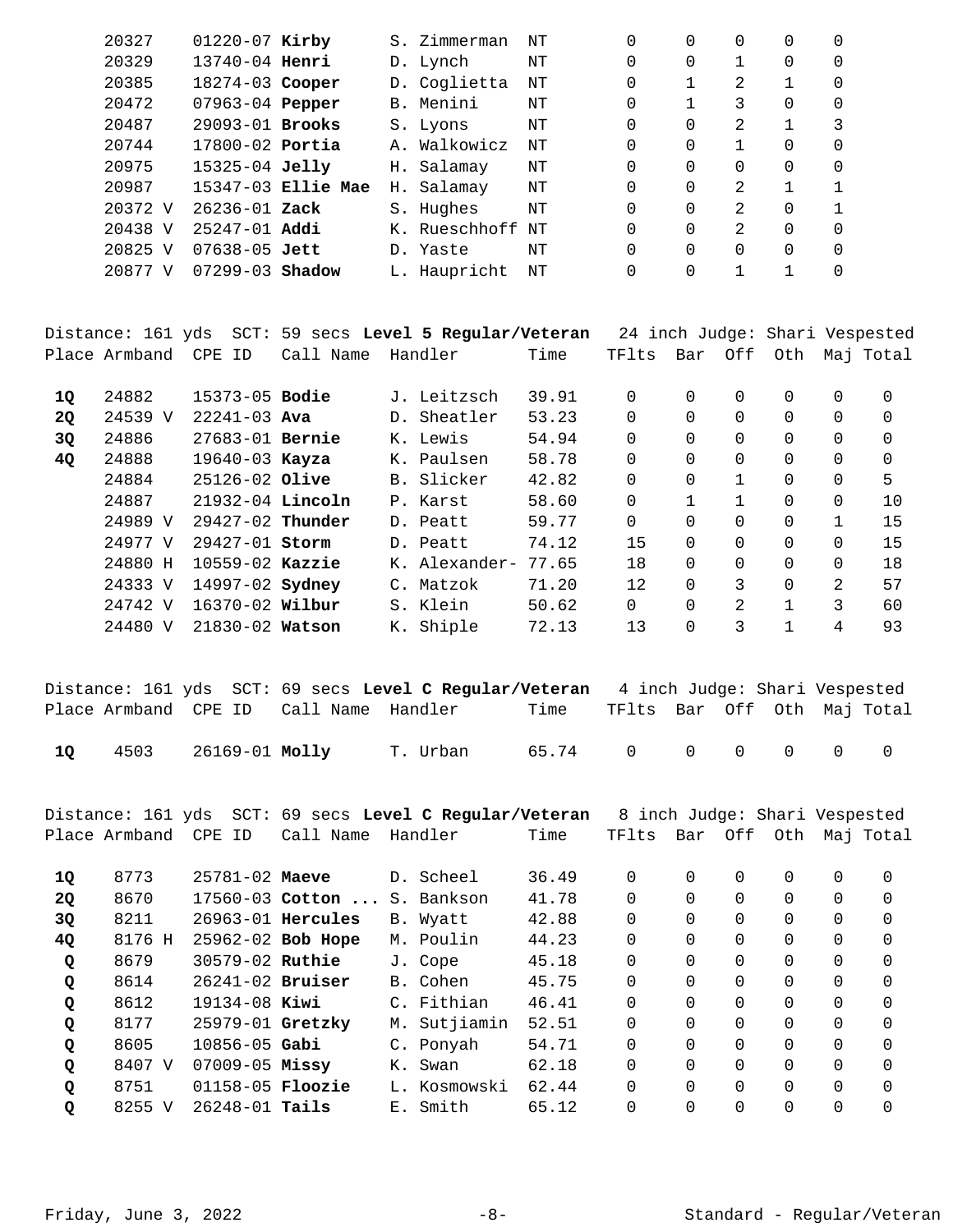| Q         | 8770          | 24949-01 Lily           |                                                                     |    | P. Bisker    | 65.83     | 0              | 0            | 0            | 0                                     | $\mathbf 0$  | $\mathbf 0$ |
|-----------|---------------|-------------------------|---------------------------------------------------------------------|----|--------------|-----------|----------------|--------------|--------------|---------------------------------------|--------------|-------------|
|           | 8657 V        | 22892-01 Rocko          |                                                                     |    | A. Lonneman  | 56.57     | 0              | 0            | $\mathbf{1}$ | 0                                     | 0            | 5           |
|           | 8530          | 25855-03 Louie          |                                                                     |    | S. Botkin    | 57.48     | 0              | $\mathbf{1}$ | $\Omega$     | 0                                     | $\Omega$     | 5           |
|           | 8171          | 16699-02 Rufus          |                                                                     |    | Y. Clark     | 64.74     | 0              | $\Omega$     | $\mathbf{1}$ | 0                                     | 0            | 5           |
|           | 8604          | 09393-04 Billy          |                                                                     |    | S. Tanner    | 69.73     | 0              | $\Omega$     | $\mathbf{1}$ | 0                                     | 0            | 5           |
|           | 8168          | 08596-04 Litchi         |                                                                     |    | A. Hughey    | 59.76     | 0              | $\Omega$     | 2            | 0                                     | 0            | 10          |
|           | 8210          | 26066-01 Piper          |                                                                     |    | L. Parkanzky | 79.90     | 10             | $\Omega$     | 0            | 0                                     | 0            | 10          |
|           | 8807          | $11741 - 04$ Ilsa       |                                                                     |    | T. Nolan     | 47.61     | $\mathsf{O}$   | $\Omega$     | 0            | 0                                     | $\mathbf{1}$ | 15          |
|           | 8805          | 07288-02 Cindy          |                                                                     |    | M. Abdo      | 86.69     | 17             | $\Omega$     | $\mathbf 0$  | $\mathbf 0$                           | 0            | 17          |
|           | 8656 V        | 23093-02 Riker          |                                                                     |    | A. Meeler    | 63.13     | 0              | $\Omega$     | 3            | $\mathbf 1$                           | 0            | 20          |
|           | 8203          | 16941-03 Tally          |                                                                     |    | H. Muir      | 46.35     | 0              | $\Omega$     | $\mathbf{1}$ | 1                                     | 1            | 25          |
|           | 8607          | 14464-02 Indy           |                                                                     |    | D. Gentile   | 38.29     | 0              | $\Omega$     | 3            | 0                                     | $\mathbf{1}$ | 30          |
|           | 8658 V        | 26242-02 Alicia         |                                                                     |    | K. Christian | 53.71     | 0              | $\mathbf 0$  | 2            | $\mathbf 1$                           | $\mathbf{1}$ | 30          |
|           | 8169          | 11124-02 Plinko         |                                                                     |    | M. Hinckley  | 85.01     | 16             | $\Omega$     | 1            | 0                                     | 1            | 36          |
|           | 8519          | 22419-01 Mia            |                                                                     |    | M. Cortese   | 74.99     | 5              | $\Omega$     | 4            | 0                                     | 4            | 85          |
|           | 8675          | 19574-04 Tyke           |                                                                     |    | C. LaCombe   | $\rm{NT}$ | $\Omega$       | $\Omega$     | $\Omega$     | 0                                     | 0            |             |
|           | 8157 V        | $22485 - 01$ Sadie      |                                                                     |    | V. Shelburne |           |                |              |              |                                       |              |             |
|           |               |                         |                                                                     |    |              | Absent    |                |              |              |                                       |              |             |
|           | 8256 V        | $02584 - 03$ Nico       |                                                                     |    | A. Potter    | $\rm{NT}$ | 0              | $\mathbf 0$  | 3            | 0                                     | 0            |             |
|           | 8413 V        | 19626-04 Eloise         |                                                                     |    | J. Locke     | $\rm{NT}$ | 0              | $\Omega$     | $\Omega$     | $\mathbf 0$                           | $\mathbf{1}$ |             |
|           | Place Armband | CPE ID                  | Distance: 161 yds SCT: 69 secs Level C Regular/Veteran<br>Call Name |    | Handler      | Time      | TFlts          | Bar          | Off          | 12 inch Judge: Shari Vespested<br>Oth |              | Maj Total   |
|           |               |                         |                                                                     |    |              |           |                |              |              |                                       |              |             |
| <b>1Q</b> | 12518 V       | 04564-06 Roo            |                                                                     |    | R. Strasser  | 32.90     | 0              | 0            | $\mathsf{O}$ | 0                                     | 0            | $\mathbf 0$ |
| 2Q        | 12555         |                         | 16909-02 Smuggler                                                   |    | K. Otis      | 42.70     | 0              | $\Omega$     | 0            | 0                                     | 0            | 0           |
| 3Q        | 12455         | 15941-02 Eddie          |                                                                     |    | J. Mendoza   | 43.22     | 0              | $\Omega$     | $\Omega$     | 0                                     | 0            | 0           |
| 4Q        | 12287         | 22325-02 Watson         |                                                                     |    | S. Bonczyk   | 43.76     | 0              | $\Omega$     | $\Omega$     | 0                                     | 0            | 0           |
| Q         | 12907         | 10900-08 Beetle         |                                                                     |    | G. Chapman   | 44.76     | 0              | $\Omega$     | 0            | 0                                     | 0            | 0           |
| Q         | 12669 V       | 15658-03 AN'A           |                                                                     |    | J. Moore     | 45.89     | 0              | $\Omega$     | $\Omega$     | 0                                     | 0            | 0           |
| Q         | 12802 V       | 23092-01 Kibo           |                                                                     |    | S. Nevitt    | 49.39     | 0              | $\Omega$     | $\Omega$     | 0                                     | 0            | 0           |
| Q         | 12122         | 05051-07 Steeler        |                                                                     |    | S. Deakin    | 50.44     | 0              | $\Omega$     | 0            | 0                                     | $\mathbf 0$  | 0           |
| Q         | 12691         | 27734-01 Mimi           |                                                                     |    | N. Shimizu   | 52.10     | 0              | $\mathbf 0$  | 0            | 0                                     | 0            | 0           |
| Q         | 12915         | 29205-01 Winnie         |                                                                     |    | A. Day       | 54.46     | $\overline{0}$ | $\mathsf{O}$ | $\mathbf 0$  | $\mathsf{O}$                          | $\mathsf{O}$ | $\mathbf 0$ |
| Q         | 12207 V       | 20129-01 <b>Blackie</b> |                                                                     |    | S. Howarth   | 57.71     | 0              | 0            | 0            | 0                                     | 0            | 0           |
| Q         | 12753 V       |                         | 26385-02 Sir Percy                                                  |    | L. Kreps     | 61.49     | 0              | $\Omega$     | 0            | 0                                     | 0            | 0           |
| Q         | 12276 V       | 22325-01 Sadie          |                                                                     |    | S. Bonczyk   | 62.70     | 0              | $\Omega$     | 0            | 0                                     | 0            | 0           |
| Q         | 12218         | 03927-06 Babu           |                                                                     |    | D. Johnson   | 63.90     | 0              | 0            | 0            | $\mathbf 0$                           | 0            | $\mathbf 0$ |
| Q         | 12816         | 03122-09 WeeGee         |                                                                     |    | J. Rochedieu | 65.64     | 0              | 0            | $\Omega$     | 0                                     | 0            | 0           |
| Q         | 12903         | $02361 - 04$ Flora      |                                                                     |    | E. Fletcher  | 66.29     | 0              | $\Omega$     | 0            | 0                                     | 0            | 0           |
| Q         | 12227         | 24676-02 Capri          |                                                                     |    | T. Keinz     | 67.25     | 0              | $\Omega$     | 0            | 0                                     | 0            | 0           |
| Q         | 12783         | 10908-03 Ice            |                                                                     |    | J. Slivka    | 68.90     | 0              | $\mathbf 0$  | 0            | $\mathbf 0$                           | 0            | 0           |
|           | 12288         |                         | 26038-02 Triscuit                                                   |    | R. Finley    | 47.78     | 0              | $\Omega$     | $\mathbf{1}$ | 0                                     | 0            | 5           |
|           | 12280         |                         | 15877-04 Benjamin                                                   | P. | Schairer     | 48.22     | 0              | $\Omega$     | $\mathbf 1$  | 0                                     | 0            | 5           |
|           | 12772 V       | 24984-01 Joey           |                                                                     |    | T. Knilans   | 52.03     | 0              | $\Omega$     | $\mathbf{1}$ | 0                                     | 0            | 5           |
|           | 12453         | 12276-03 Tribble        |                                                                     |    | V. Figure    | 53.25     | 0              | $\Omega$     | $\mathbf{1}$ | 0                                     | 0            | 5           |
|           | 12226         | 27044-01 Abby           |                                                                     |    | D. Haynes    | 57.22     | 0              | $\Omega$     | $\mathbf{1}$ | 0                                     | 0            | 5           |
|           | 12823         | 27872-01 Winnie         |                                                                     |    | C. Meirs     | 70.66     | $\mathbf{1}$   | $\Omega$     | $\mathbf{1}$ | 0                                     | 0            | б           |
|           | 12556         | 14261-02 Shelby         |                                                                     |    | R. Jacobi    | 56.29     | 0              | $\mathbf 1$  | $\mathbf{1}$ | 0                                     | 0            | 10          |
|           | 12809 V       | 13973-03 Keiran         |                                                                     |    | S. Rockhill  | 82.09     | 13             | $\Omega$     | 0            | 0                                     | 0            | 13          |
|           | 12179 V       | 28140-01 Rocket         |                                                                     |    | M. McElwee   | 54.36     | 0              | 0            | 0            | 0                                     | 1            | 15          |
|           | 12222         | 23036-01 Murphy         |                                                                     |    | B. Kamel     | 56.29     | 0              | 0            | 0            | 0                                     | 1            | 15          |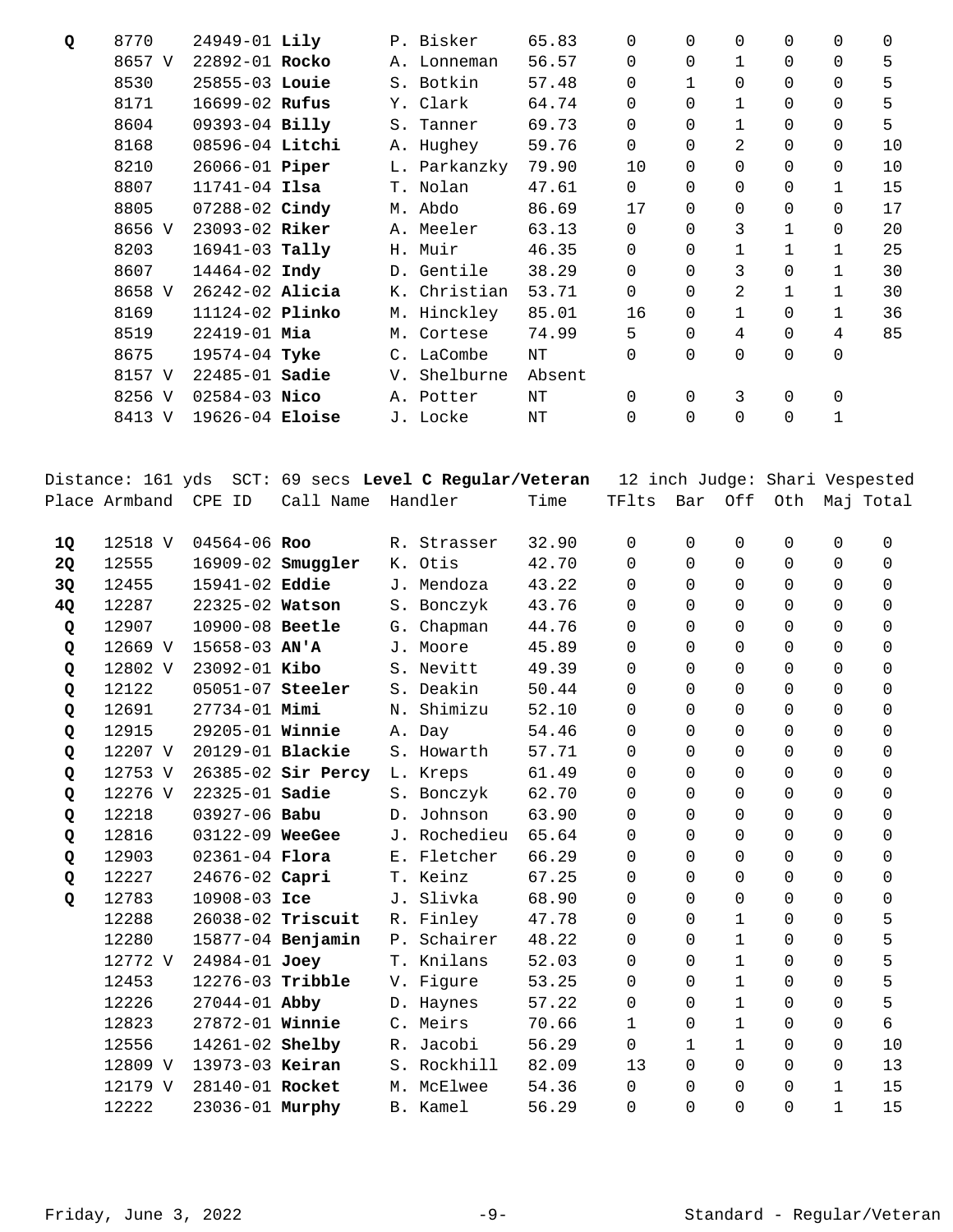| 12217   | 02585-04 Ryder        |                 | P. Idlof     | 64.64 | 0  | 0        | 3 | 0 |          | 15 |
|---------|-----------------------|-----------------|--------------|-------|----|----------|---|---|----------|----|
| 12666 V | $05750 - 05$ Finn     | Т.              | Landry       | 38.79 | 0  | $\Omega$ |   | 0 |          | 20 |
| 12910   | $12905 - 02$ Lexi     | Ν.              | Schmidt      | 40.07 | 0  | 0        |   | 0 |          | 20 |
| 12105 V | $06948 - 04$ Calvin   |                 | B. Gilday    | 50.82 | 0  | 0        |   | 0 |          | 20 |
| 12811   | $21067 - 02$ Siya     |                 | J. Austin    | 80.57 | 11 | 0        |   |   | 0        | 21 |
| 12163 V | $04642 - 03$ Mirage   |                 | S. Reinolt   | 52.33 | 0  | $\Omega$ | 2 | 0 |          | 25 |
| 12229   | $26221 - 03$ Gracie   | $\mathcal{C}$ . | Mosca        | NΤ    | 0  | $\Omega$ |   | 0 | 0        |    |
| 12460   | 25991-01 Jolie        |                 | R. Goudreau  | NΤ    | 0  | 0        | 4 | 0 |          |    |
| 12686   | 22892-03 Billee       |                 | S. Tempel    | NΤ    | 0  | $\Omega$ | 0 | 0 | $\Omega$ |    |
| 12688   | 24560-01 <b>Sunny</b> |                 | T. Brough    | NΤ    | 0  | $\Omega$ |   | 0 |          |    |
| 12693   | $29702 - 01$ Oliver   |                 | L. Bettinger | NΤ    | 0  | $\Omega$ |   | 0 |          |    |
|         |                       |                 |              |       |    |          |   |   |          |    |

Distance: 161 yds SCT: 59 secs **Level C Regular/Veteran** 16 inch Judge: Shari Vespested Place Armband CPE ID Call Name Handler Time TFlts Bar Off Oth Maj Total

| 1Q | 16353   |                        | 04813-05 Ici Blue |                | B. Hartman   | 37.23 | $\Omega$       | $\Omega$     | $\Omega$       | 0            | $\Omega$ | 0                   |
|----|---------|------------------------|-------------------|----------------|--------------|-------|----------------|--------------|----------------|--------------|----------|---------------------|
| 2Q | 16559 V | 24246-01 Sophie        |                   |                | J. Weiss     | 39.10 | $\Omega$       | $\Omega$     | 0              | 0            | $\Omega$ | 0                   |
| 3Q | 16573   | $02646 - 05$ Deena     |                   |                | C. Killam    | 41.65 | $\Omega$       | $\Omega$     | $\mathbf 0$    | $\Omega$     | $\Omega$ | $\mathbf 0$         |
| 4Q | 16924   | 10900-04 Toad          |                   |                | G. Chapman   | 42.90 | $\Omega$       | $\Omega$     | $\mathbf 0$    | 0            | 0        | $\mathbf 0$         |
| Q  | 16626   |                        | 19134-06 Vegemite |                | C. Fithian   | 44.14 | $\Omega$       | $\Omega$     | $\Omega$       | $\Omega$     | 0        | $\mathbf 0$         |
| Q  | 16125 V | 06948-03 Leela         |                   |                | B. Gilday    | 44.55 | 0              | $\Omega$     | $\Omega$       | 0            | 0        | $\mathbf 0$         |
| Q  | 16418   | 01557-06 Rose          |                   | $\mathsf{C}$ . | Thom         | 44.91 | 0              | $\Omega$     | $\mathbf 0$    | 0            | 0        | $\mathsf{O}\xspace$ |
| Q  | 16362   | 14337-03 Shelby        |                   | L.             | Seguin       | 48.90 | 0              | 0            | 0              | 0            | 0        | $\mathbf 0$         |
| Q  | 16310 V | 27369-01 Ozzie         |                   |                | K. Lee       | 48.99 | 0              | $\Omega$     | $\mathbf 0$    | 0            | 0        | $\mathbf 0$         |
| Q  | 16434   | 22544-02 Tres          |                   |                | S. Rapey     | 49.04 | $\Omega$       | $\Omega$     | $\Omega$       | 0            | $\Omega$ | $\Omega$            |
| Q  | 16359   | 11495-03 Kimba         |                   |                | V. Haviland  | 49.84 | $\Omega$       | $\Omega$     | $\Omega$       | 0            | $\Omega$ | $\Omega$            |
| Q  | 16427   | 12842-02 Tessie        |                   |                | C. Rovner    | 50.77 | $\Omega$       | $\Omega$     | $\Omega$       | 0            | $\Omega$ | $\Omega$            |
| Q  | 16731   | 11072-04 Patch         |                   | Α.             | Okrasinski   | 52.33 | $\Omega$       | $\Omega$     | $\Omega$       | 0            | $\Omega$ | $\Omega$            |
| Q  | 16863   | 18621-03 Rica          |                   |                | J. Greco     | 52.53 | $\Omega$       | $\Omega$     | $\Omega$       | 0            | $\Omega$ | $\Omega$            |
| Q  | 16307 V |                        | 25370-01 Maverick |                | A. McCabe    | 56.17 | $\Omega$       | $\Omega$     | $\Omega$       | 0            | $\Omega$ | $\Omega$            |
| Q  | 16415   | 07844-03 Compass       |                   |                | A. Ritchie   | 56.21 | $\Omega$       | $\Omega$     | $\Omega$       | 0            | $\Omega$ | $\Omega$            |
| Q  | 16566 V | 21511-01 <b>Willow</b> |                   | R.             | Conti        | 56.25 | $\Omega$       | $\Omega$     | $\Omega$       | 0            | $\Omega$ | $\Omega$            |
| Q  | 16923   |                        | 07323-03 Khaleesi |                | M. Bocock    | 56.47 | $\Omega$       | $\Omega$     | 0              | $\Omega$     | $\Omega$ | $\Omega$            |
| Q  | 16435   | 22993-01 Marty         |                   |                | A. Fager     | 57.14 | $\Omega$       | $\Omega$     | $\Omega$       | $\Omega$     | $\Omega$ | $\Omega$            |
| Q  | 16726   | 15607-07 Kassie        |                   |                | T. Miller    | 57.58 | $\Omega$       | $\Omega$     | $\Omega$       | $\Omega$     | $\Omega$ | $\Omega$            |
| Q  | 16569 V |                        | 26050-01 Zavannah |                | A. Phillips  | 58.16 | $\Omega$       | $\Omega$     | $\Omega$       | $\Omega$     | $\Omega$ | $\Omega$            |
| Q  | 16356   | 09571-02 Bosco         |                   |                | M. Holder    | 59.69 | $\Omega$       | $\Omega$     | $\Omega$       | $\Omega$     | $\Omega$ | $\Omega$            |
|    | 16563 V | 19076-03 Jerica        |                   |                | L. Johnson   | 43.60 | $\Omega$       | $\mathbf{1}$ | $\Omega$       | $\Omega$     | $\Omega$ | 5                   |
|    | 16358   | 02821-03 Swiper        |                   |                | C. Snowden   | 51.79 | $\Omega$       | $\Omega$     | $\mathbf 1$    | 0            | $\Omega$ | 5                   |
|    | 16431 H | 17131-08 Dani          |                   |                | P. Young     | 51.97 | $\Omega$       | $\Omega$     | $\mathbf{1}$   | 0            | $\Omega$ | 5                   |
|    | 16371   | 25575-02 Whiskey       |                   | К.             | Shepherd     | 52.61 | $\Omega$       | $\Omega$     | $\mathbf{1}$   | 0            | $\Omega$ | 5                   |
|    | 16352   | 03511-05 Kaioteh       |                   |                | A. Malott    | 54.10 | $\Omega$       | $\Omega$     | $\mathbf{1}$   | 0            | $\Omega$ | 5                   |
|    | 16419   | 02674-07 Ryder         |                   | К.             | Stanley      | 55.88 | $\Omega$       | $\Omega$     | $\mathbf{1}$   | 0            | $\Omega$ | 5                   |
|    | 16309 V | 27247-01 Peter         |                   |                | L. Gruszka   | 58.67 | $\Omega$       | $\Omega$     | $\mathbf{1}$   | $\Omega$     | $\Omega$ | 5                   |
|    | 16561 V | 02646-04 Whitney       |                   |                | C. Killam    | 65.90 | 6              | $\Omega$     | $\Omega$       | 0            | $\Omega$ | 6                   |
|    | 16439   | 25775-01 Renly         |                   | S.             | Tomes        | 62.34 | 3              | $\Omega$     | $\mathbf 1$    | 0            | $\Omega$ | 8                   |
|    | 16316   | 05267-04 Kopper        |                   |                | K. Kalwa     | 48.05 | $\Omega$       | $\Omega$     | 2              | 0            | $\Omega$ | 10                  |
|    | 16936   | 10900-06 Squid         |                   |                | C. Foster    | 57.56 | $\Omega$       | $\Omega$     | $\overline{2}$ | 0            | $\Omega$ | 10                  |
|    | 16588   | 19076-06 Eli           |                   | L.             | Johnson      | 64.47 | 5              | $\Omega$     | $\Omega$       | $\mathbf{1}$ | $\Omega$ | 10                  |
|    | 16828   | 03122-08 Wonder        |                   |                | J. Rochedieu | 66.47 | $\overline{7}$ | $\Omega$     | $\mathbf 1$    | 0            | $\Omega$ | 12                  |
|    | 16308 V | 25654-01 Zoe           |                   |                | J. Whitis    | 72.43 | 13             | $\Omega$     | 0              | 0            | $\Omega$ | 13                  |
|    |         |                        |                   |                |              |       |                |              |                |              |          |                     |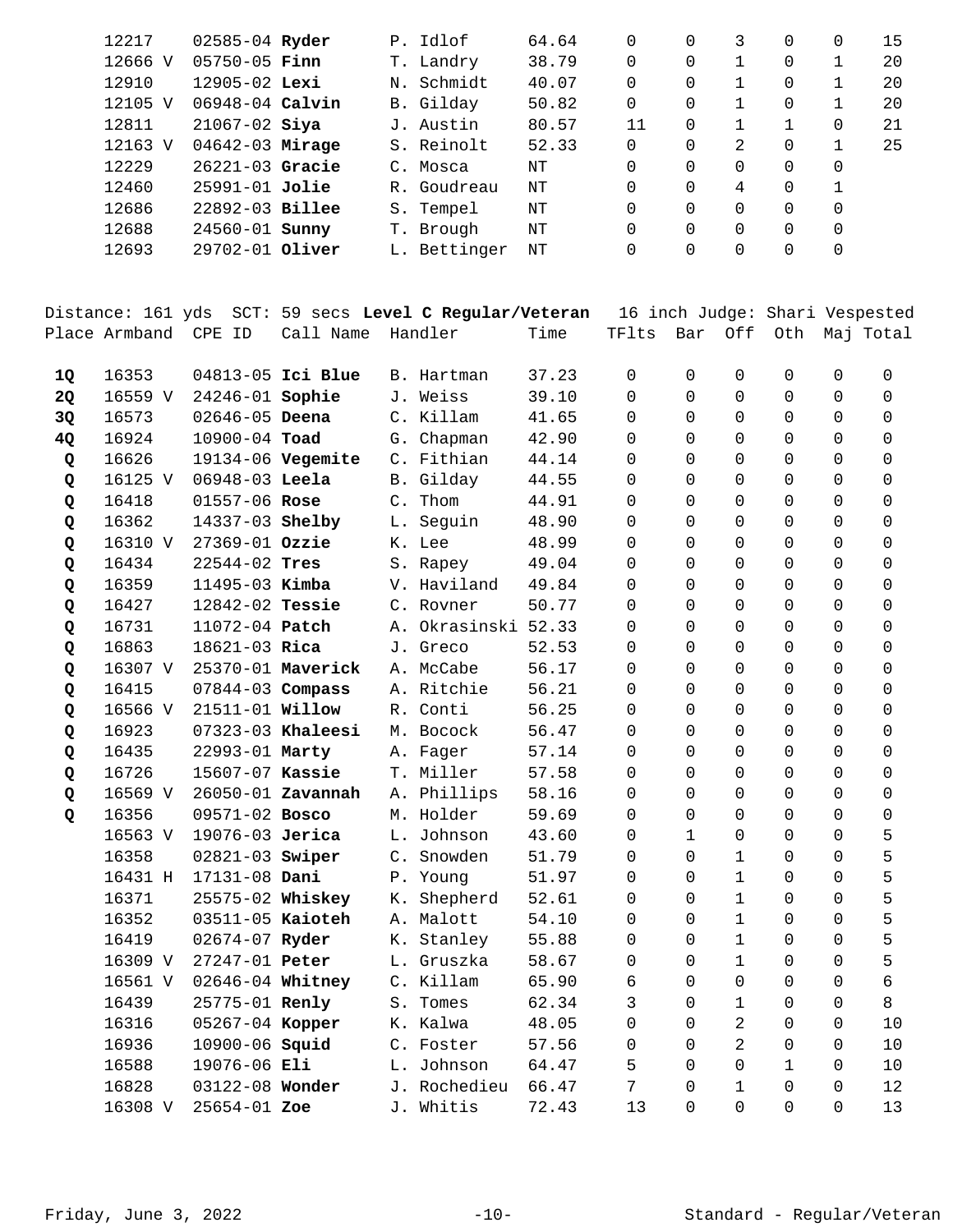| 16871   | 26486-01 Graycie       |    | D. Elder     | 38.88  | 0              | 0        | 0            | 0            | 1            | 15 |
|---------|------------------------|----|--------------|--------|----------------|----------|--------------|--------------|--------------|----|
| 16564 V | 19269-01 Oreo          |    | C. Grome     | 50.46  | 0              | 0        | $\Omega$     | 0            | 1            | 15 |
| 16835   | 23089-01 <b>Slyder</b> |    | M. Abdo      | 48.87  | 0              |          | 2            | $\mathbf{1}$ | 0            | 20 |
| 16422   | $05408 - 09$ Jessie    |    | J. Ritchhart | 54.35  | $\overline{0}$ | 0        | $\mathbf{1}$ | 0            | 1            | 20 |
| 16184 T | 17016-08 Dixie         |    | D. Drouare   | 54.62  | 0              | $\Omega$ | $\mathbf{1}$ | 0            | 1            | 20 |
| 16621   | 08100-03 Mystic        |    | S. Conrow    | 72.00  | 13             | 0        | 1            | $\mathbf{1}$ | 0            | 23 |
| 16442   | $28258 - 02$ Cora      |    | F. Hudson    | 41.83  | 0              | $\Omega$ | 2            | 0            | 1            | 25 |
| 16724   | $13155 - 04$ Flo       |    | J. Haarsma   | 71.84  | 12             | $\Omega$ | $\Omega$     | 0            | 1            | 27 |
| 16572   | 19076-05 Zephi         | L. | Johnson      | 46.41  | $\Omega$       | $\Omega$ | 3            | $\mathbf{1}$ | 1            | 35 |
| 16636   | 07529-07 Storm         |    | K. Caplan    | 79.67  | 20             | $\Omega$ | 3            | $\Omega$     | $\Omega$     | 35 |
| 16837   | 28727-01 Riley         |    | L. Potter    | 50.08  | $\Omega$       | $\Omega$ | 2            | 0            | 2            | 40 |
| 16622   | $04255 - 08$ Maizie    | S. | Smith        | 69.52  | 10             | $\Omega$ | 2            | $\mathbf{1}$ | $\mathbf{1}$ | 40 |
| 16616   | $07529 - 06$ Navi      |    | K. Caplan    | 64.14  | 5              | $\Omega$ | 1            | 1            | 2            | 45 |
| 16189 V | 26319-01 Jasmine       | Ρ. | Saqer        | 69.89  | 10             | 0        | 1            | 1            | 3            | 65 |
| 16124 V | $03784 - 03$ Fame      |    | B. Allen     | Absent |                |          |              |              |              |    |
|         |                        |    |              |        |                |          |              |              |              |    |

|           | Distance: 161 yds |                    |                            |    | SCT: 59 secs Level C Regular/Veteran |       |          |              |                | 20 inch Judge: Shari Vespested |                |             |
|-----------|-------------------|--------------------|----------------------------|----|--------------------------------------|-------|----------|--------------|----------------|--------------------------------|----------------|-------------|
|           | Place Armband     | CPE ID             | Call Name                  |    | Handler                              | Time  | TFlts    | Bar          | Off            | Oth                            |                | Maj Total   |
| <b>1Q</b> | 20490             | 29884-01 Rupee     |                            |    | D. Anctil                            | 41.39 | $\Omega$ | $\Omega$     | $\Omega$       | $\Omega$                       | $\Omega$       | 0           |
| 2Q        | 20470             | 07134-06 Jaguar    |                            |    | R. Wolters                           | 42.30 | $\Omega$ | $\Omega$     | $\Omega$       | $\Omega$                       | $\Omega$       | $\mathbf 0$ |
| 3Q        | 20134             | $01100 - 07$ Xenia |                            |    | S. Davis                             | 45.04 | 0        | $\Omega$     | $\mathbf 0$    | 0                              | $\mathbf 0$    | $\mathbf 0$ |
| 4Q        | 20964 V           | 23808-01 Sophie    |                            |    | K. Underwood                         | 45.12 | 0        | $\Omega$     | $\Omega$       | $\mathbf 0$                    | $\mathbf 0$    | $\mathbf 0$ |
| Q         | 20980             | 19595-03 Liadrin   |                            |    | M. Engemann                          | 46.16 | $\Omega$ | $\Omega$     | $\Omega$       | $\Omega$                       | $\Omega$       | $\Omega$    |
| Q         | 20476             | 11796-05 Bizzy     |                            | L. | Tagliaferr 47.19                     |       | $\Omega$ | $\Omega$     | $\Omega$       | 0                              | $\mathbf 0$    | $\mathbf 0$ |
| Q         | 20986             | 30698-01 Fawkes    |                            |    | E. Buerger                           | 48.55 | 0        | $\Omega$     | $\Omega$       | $\mathbf 0$                    | 0              | $\mathbf 0$ |
| Q         | 20467             | 19295-04 Tavi      |                            |    | P. French                            | 48.68 | 0        | $\Omega$     | $\Omega$       | 0                              | $\mathbf 0$    | $\mathbf 0$ |
| Q         | 20140             | 21341-04 Hershey   |                            |    | D. McCall                            | 49.69 | $\Omega$ | $\Omega$     | $\Omega$       | $\Omega$                       | $\Omega$       | $\Omega$    |
| Q         | 20479             | 21097-03 Halo      |                            |    | L. Voncina                           | 51.52 | 0        | $\Omega$     | $\Omega$       | $\Omega$                       | $\Omega$       | $\mathbf 0$ |
| Q         | 20644             | $26241 - 03$ Aura  |                            |    | B. Cohen                             | 51.83 | 0        | $\Omega$     | $\Omega$       | $\Omega$                       | $\mathbf 0$    | $\mathbf 0$ |
| Q         | 20951 V           | $14040 - 03$ Risq  |                            | J. | Slingerlan 52.77                     |       | 0        | $\Omega$     | $\Omega$       | $\mathbf 0$                    | $\mathbf 0$    | $\mathbf 0$ |
| Q         | 20380             | 04813-07 Aggi Jo   |                            |    | B. Hartman                           | 53.45 | 0        | $\Omega$     | $\Omega$       | $\mathbf 0$                    | 0              | 0           |
| Q         | 20748             | 05187-04 Graycen   |                            | J. | Schlegel                             | 53.91 | $\Omega$ | $\Omega$     | $\Omega$       | $\Omega$                       | $\Omega$       | $\Omega$    |
| Q         | 20972             | 15347-02 Heidi     |                            | Н. | Salamay                              | 54.06 | $\Omega$ | $\Omega$     | $\Omega$       | $\Omega$                       | 0              | $\mathbf 0$ |
| Q         | 20969 V           | 26766-01 Imani     |                            |    | R. Lonczak                           | 58.24 | $\Omega$ | $\Omega$     | $\Omega$       | 0                              | $\mathbf 0$    | $\mathbf 0$ |
| Q         | 20368 V           | 25295-01 Satie     |                            |    | C. Hattabaugh 58.65                  |       | 0        | $\Omega$     | $\Omega$       | $\mathbf 0$                    | $\mathbf 0$    | 0           |
|           | 20736             | 15607-05 Brie      |                            |    | T. Miller                            | 39.09 | 0        | $\Omega$     | $\mathbf{1}$   | $\Omega$                       | $\Omega$       | 5           |
|           | 20931 V           | 26578-01 Jackson   |                            |    | S. Block                             | 44.73 | 0        | $\Omega$     | $\mathbf{1}$   | $\Omega$                       | $\mathbf 0$    | 5           |
|           | 20733             | $26536 - 02$ Sage  |                            |    | T. Widenhouse 47.13                  |       | 0        | $\Omega$     | $\Omega$       | $\mathbf{1}$                   | $\mathbf 0$    | 5           |
|           | 20364 V           | 18274-02 Troy      |                            |    | D. Coglietta                         | 47.59 | 0        | $\mathbf{1}$ | $\Omega$       | 0                              | 0              | 5           |
|           | 20390             | 25295-02 Kiche     |                            |    | C. Hattabaugh 52.02                  |       | $\Omega$ | $\Omega$     | $\mathbf{1}$   | $\Omega$                       | $\Omega$       | 5           |
|           | 20471             | 07732-04 Brick     |                            |    | L. O'Neil                            | 55.95 | $\Omega$ | $\Omega$     | $\mathbf{1}$   | 0                              | $\mathbf 0$    | 5           |
|           | 20381             |                    | 05450-06 Pandemo D. Piroha |    |                                      | 58.89 | 0        | $\Omega$     | $\mathbf{1}$   | 0                              | $\mathbf 0$    | 5           |
|           | 20974             | 12713-03 Andy      |                            |    | L. Garfinkel                         | 67.69 | 8        | $\Omega$     | $\Omega$       | 0                              | $\mathbf 0$    | 8           |
|           | 20535             | 11326-03 Lucy      |                            |    | K. Whitman                           | 47.46 | 0        | $\Omega$     | $\overline{2}$ | $\Omega$                       | $\Omega$       | 10          |
|           | 20538             | 21886-02 Karat     |                            |    | A. Haynes                            | 47.78 | 0        | $\Omega$     | $\overline{2}$ | $\Omega$                       | $\mathbf 0$    | 10          |
|           | 20483             | $27036 - 01$ Jax   |                            | К. | Smith                                | 43.86 | $\Omega$ | $\Omega$     | $\Omega$       | $\mathbf 0$                    | $\mathbf 1$    | 15          |
|           | 20473             | 03033-07 Flame     |                            | U. | Janicki                              | 46.74 | $\Omega$ | $\Omega$     | $\mathbf{3}$   | $\mathbf 0$                    | $\mathbf 0$    | 15          |
|           | 20617 V           | $01031 - 04$ Blaze |                            |    | J. Murrin                            | 47.20 | $\Omega$ | $\Omega$     | 3              | $\Omega$                       | $\Omega$       | 15          |
|           | 20959 V           |                    | 15325-03 Rocky Road H.     |    | Salamay                              | 70.33 | 11       | $\Omega$     | $\mathbf{1}$   | $\mathbf{1}$                   | $\overline{0}$ | 21          |
|           | 20379             | 21149-06 Tony      |                            |    | J. Hughes                            | 72.84 | 13       | $\Omega$     | $\overline{a}$ | $\Omega$                       | $\Omega$       | 23          |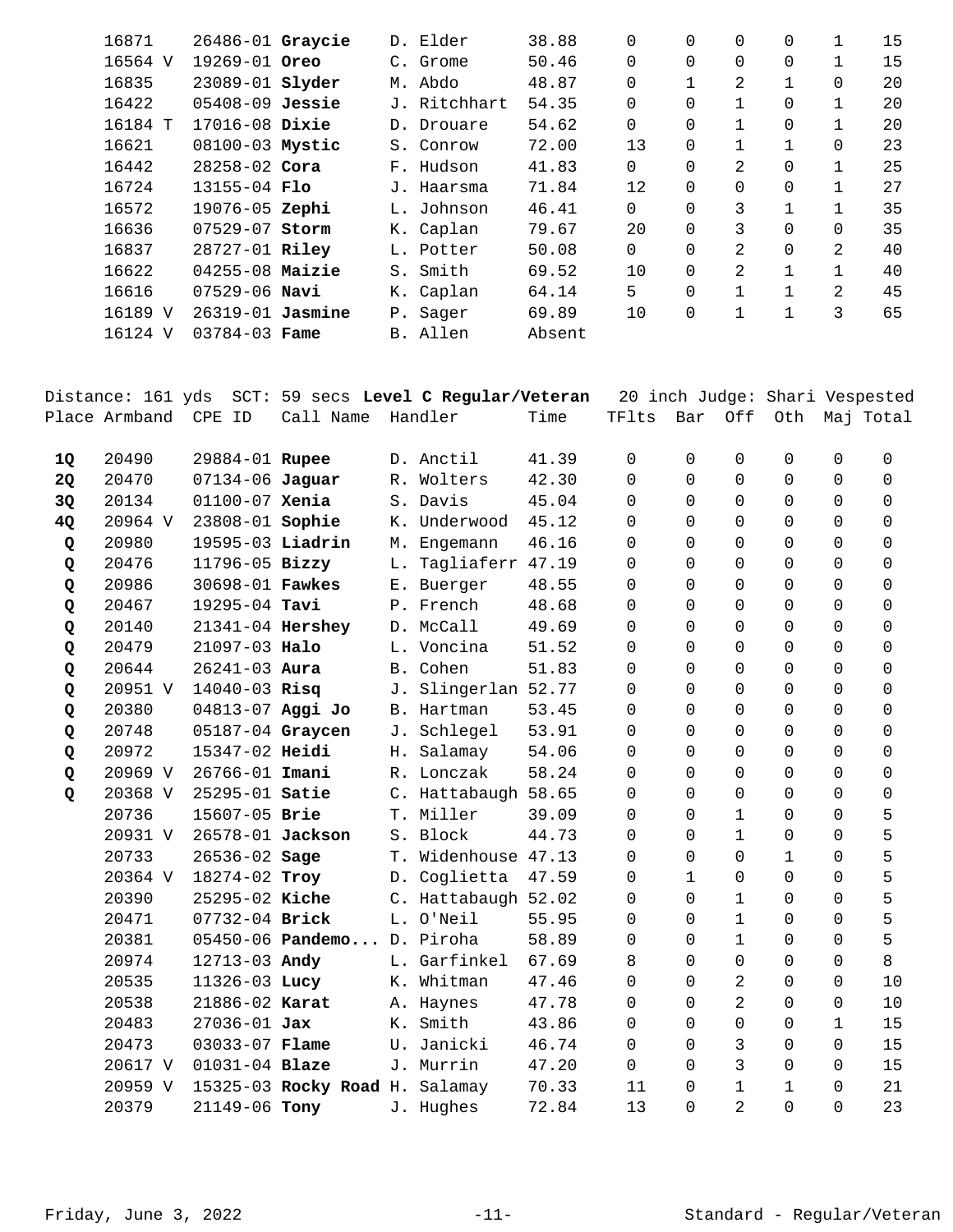| 20392             | 14337-02 <b>Shynie</b> |                                   | L. Seguin | 50.58  | 0  | $\Omega$ | 5 | $\Omega$ |    | 40 |
|-------------------|------------------------|-----------------------------------|-----------|--------|----|----------|---|----------|----|----|
| 20963 V           | $23195 - 01$ Laila     |                                   | J. Sorum  | 51.96  | 0  | 4        | 3 |          |    | 40 |
| 20137             |                        | 15780-04 Abracad P. Snyder        |           | 70.61  | 11 |          | 3 | 0        |    | 46 |
| 20540             | 24764-02 <b>Tipo</b>   |                                   | D. Vinci  | ΝT     | 0  | $\Omega$ |   | 0        | -2 |    |
| 20983             | $22528 - 03$ Jimmy     |                                   | T. Steg   | ΝT     | 0  | $\Omega$ | 2 | 0        | 3  |    |
| 20851 V           | $02922 - 06$ Soren     |                                   | C. Hopper | Absent |    |          |   |          |    |    |
| 20958 V           |                        | $12713 - 02$ JoeJoe  L. Garfinkel |           | Absent |    |          |   |          |    |    |
| 20961<br>$\nabla$ | $20156 - 01$ Ozzie     |                                   | J. Lewis  | Absent |    |          |   |          |    |    |
|                   |                        |                                   |           |        |    |          |   |          |    |    |

|    |               |                    | Distance: 161 yds  SCT: 59 secs <b>Level C Regular/Veteran</b> |             |       |       |          |          | 24 inch Judge: Shari Vespested |          |               |
|----|---------------|--------------------|----------------------------------------------------------------|-------------|-------|-------|----------|----------|--------------------------------|----------|---------------|
|    | Place Armband | CPE ID             | Call Name                                                      | Handler     | Time  | TFlts | Bar      | Off      |                                |          | Oth Maj Total |
| 10 | 24879         | $04022 - 08$ Jace  |                                                                | P. Bacskay  | 44.37 | 0     | 0        | $\Omega$ | $\Omega$                       | $\Omega$ | 0             |
| 20 | 24885         | 27018-01 Mosby     |                                                                | S. Beck     | 45.55 | 0     | 0        | $\Omega$ | $\Omega$                       | $\Omega$ | $\Omega$      |
| 3Q | 24883         | $17116 - 02$ Zeke  |                                                                | H. Meyer    | 57.77 | 0     | $\Omega$ | $\Omega$ | $\Omega$                       | $\Omega$ | $\Omega$      |
| 4  | 24637 V       | $04031 - 03$ Bess  |                                                                | K. Jerse    | 45.18 | 0     |          | $\Omega$ | $\Omega$                       | $\Omega$ | 5             |
|    | 24881         | $12024 - 03$ Fabio |                                                                | D. Collings | 40.59 | 0     | 0        |          | $\Omega$                       |          | 20            |
|    | 24640 V       | $04255 - 07$ Devin |                                                                | S. Smith    | 73.78 | 14    | 0        | 2        |                                |          | 44            |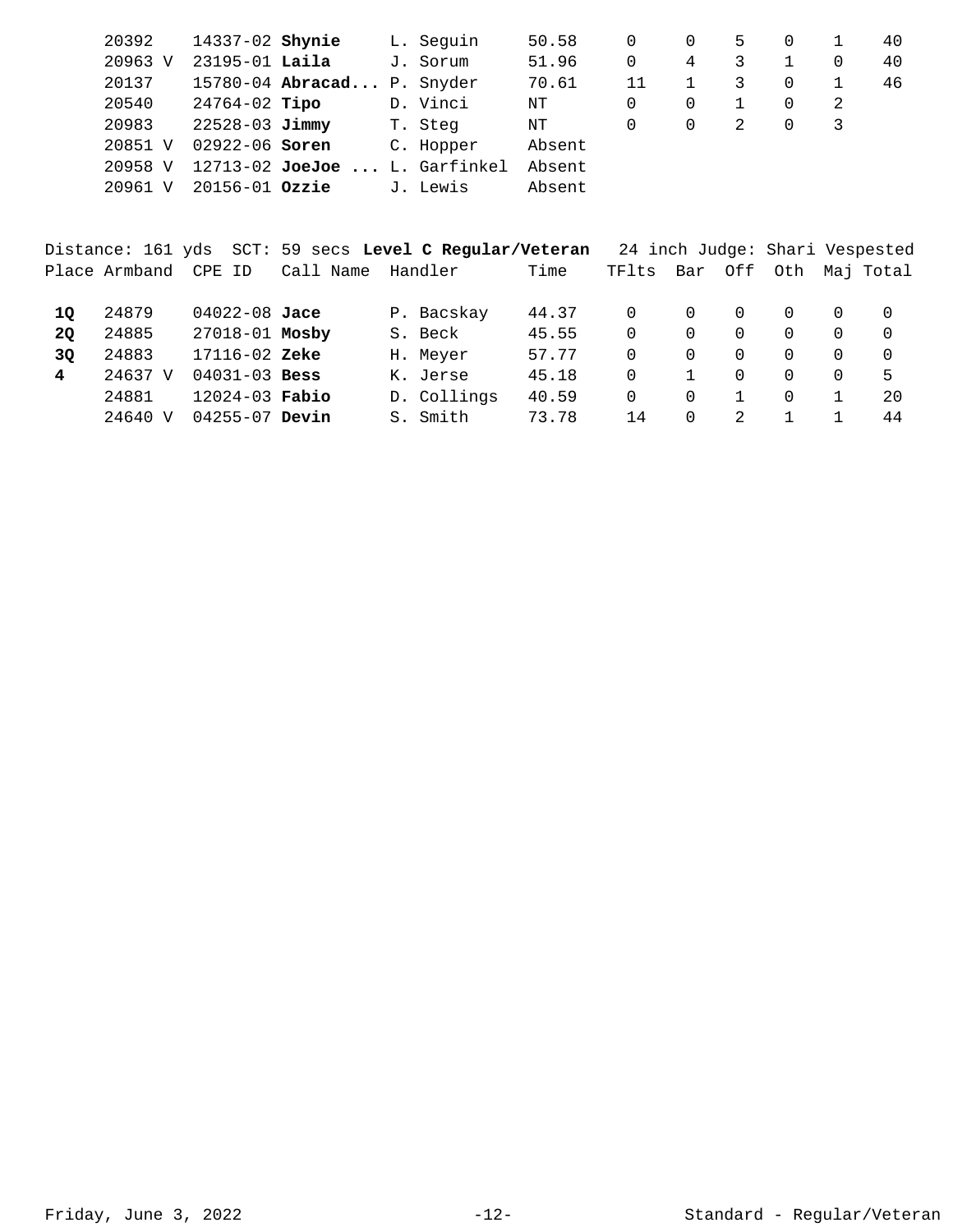## **CPE Nationals Friday, June 3, 2022 Standard Enthusiast**

|                         | Distance: 161 yds    |                         |                                    | SCT: 74 secs Level 5 Enthusiast                                                     | (4)    | 4 inch Judge: Shari Vespested |                |              |              |              |                       |
|-------------------------|----------------------|-------------------------|------------------------------------|-------------------------------------------------------------------------------------|--------|-------------------------------|----------------|--------------|--------------|--------------|-----------------------|
|                         | Place Armband        | CPE ID                  | Call Name                          | Handler                                                                             | Time   | TFlts                         |                | Bar Off Oth  |              |              | Maj Total             |
| 1Q                      |                      | 4252 TH 16813-02 Cooper |                                    | D. Canak                                                                            | 61.27  | $\Omega$                      | 0              | 0            | 0            | $\Omega$     | $\mathbf 0$           |
| $\mathbf{2}$            |                      |                         | 4152 TH 25962-03 Kevin B M. Poulin |                                                                                     | 77.98  | 3                             | $\Omega$       | $\mathbf{1}$ | $\Omega$     | $\Omega$     | 8                     |
| $\overline{\mathbf{3}}$ | 4162 T               | 16899-04 Jinx           |                                    | J. Rigney                                                                           | 86.48  | 12                            | $\Omega$       | $\Omega$     | $\Omega$     | $\Omega$     | 12                    |
|                         |                      |                         |                                    | Distance: 161 yds SCT: 74 secs Level 5 Enthusiast (8) 4 inch Judge: Shari Vespested |        |                               |                |              |              |              |                       |
|                         | Place Armband CPE ID |                         | Call Name                          | Handler                                                                             | Time   | TFlts                         |                |              |              |              | Bar Off Oth Maj Total |
| 1Q                      | 8502 T               | $15674-02$ Alfie        |                                    | L. Winsky                                                                           | 54.96  | $\mathbf 0$                   | 0              | 0            | 0            | 0            | 0                     |
| <b>2Q</b>               | 8662 T               | 17560-05 <b>Emmie</b>   |                                    | S. Bankson                                                                          | 64.03  | 0                             | 0              | 0            | 0            | 0            | 0                     |
| 3Q                      | 8151 T               | 16899-02 Victor         |                                    | J. Rigney                                                                           | 72.11  | $\Omega$                      | $\Omega$       | $\Omega$     | $\Omega$     | $\Omega$     | 0                     |
| 4Q                      |                      | 8258 TH 11748-04 Dia    |                                    | A. Morden-Moo                                                                       | 77.61  | 3                             | $\Omega$       | $\Omega$     | $\Omega$     | $\Omega$     | $\overline{3}$        |
|                         | 8158 T               | 24524-01 Baxter         |                                    | T. Barney                                                                           | 50.61  | 0                             | $\overline{2}$ | 0            | 0            | $\Omega$     | 10                    |
|                         | 8509 T               | 15674-04 Rosebud        |                                    | L. Winsky                                                                           | 70.71  | $\Omega$                      | $\Omega$       | $\mathbf 1$  | 1            | 0            | 10                    |
|                         | 8155 T               | 16587-01 Aggie          |                                    | S. Shollack                                                                         | 71.91  | $\Omega$                      | $\Omega$       | 1            | 1            | $\Omega$     | 10                    |
|                         | 8501 T               | 21373-03 Sammy          |                                    | J. Lishia                                                                           | 79.76  | 5                             | $\mathbf 1$    | $\Omega$     | 0            | $\Omega$     | 10                    |
|                         | 8154 T               | 12394-04 Buddy          |                                    | M. BonDurant                                                                        | 81.54  | 7                             | $\Omega$       | 2            | 1            | 0            | 22                    |
|                         | 8262 T               | 24932-02 Kate           |                                    | J. Mudge                                                                            | 51.23  | 0                             | $\Omega$       | 2            | 0            | $\mathbf{1}$ | 25                    |
|                         | 8411 T               | 03540-04 Gaston         |                                    | M. DeSantis E NT                                                                    |        | 0                             | $\Omega$       | 0            | $\mathbf{1}$ | 0            |                       |
|                         | 8412 T               | 03630-04 PPitch         |                                    | C. Mosley                                                                           | NT     | 0                             | $\Omega$       | $\mathbf{1}$ | 0            | 0            |                       |
|                         | 8510 T               | 19145-04 Cici           |                                    | T. Rehdorf                                                                          | Absent |                               |                |              |              |              |                       |
|                         | 8654 T               | 11373-04 Chico          |                                    | M. Kilpatrick NT                                                                    |        | $\Omega$                      | 0              | 0            | 0            | 0            |                       |
|                         | 8660 T               |                         | 27098-01 Pappy Boy                 | J. Beer                                                                             | NT     | 0                             | $\Omega$       | 3            | $\mathbf{1}$ | 2            |                       |
|                         |                      |                         |                                    |                                                                                     |        |                               |                |              |              |              |                       |

Distance: 161 yds SCT: 74 secs **Level 5 Enthusiast** (12) 8 inch Judge: Shari Vespested Place Armband CPE ID Call Name Handler Time TFlts Bar Off Oth Maj Total

| 1Q | 12212 T | 13114-05 Royal           |                    |    | J. Wykowski   | 46.37 | 0              | $\Omega$     | $\Omega$ | 0        | 0        | $\Omega$ |
|----|---------|--------------------------|--------------------|----|---------------|-------|----------------|--------------|----------|----------|----------|----------|
| 2Q | 12201T  | 13114-04 <b>Piper</b>    |                    |    | J. Wykowski   | 58.63 | 0              | $\Omega$     | $\Omega$ | 0        | $\Omega$ | $\Omega$ |
| 3Q | 12764 T | 15583-02 Skye            |                    |    | M. Frank      | 65.65 | $\Omega$       | $\Omega$     | $\Omega$ | $\Omega$ | $\Omega$ | $\Omega$ |
| 4Q | 12272 T | 14833-03 Piper           |                    |    | D. Kroohs     | 68.30 | $\Omega$       | $\Omega$     | $\Omega$ | 0        | $\Omega$ | 0        |
| Q  | 12102 T | 13870-03 Finch           |                    |    | R. Henderson  | 71.49 | $\Omega$       | $\Omega$     | $\Omega$ | $\Omega$ | $\Omega$ | $\Omega$ |
| Q  | 12778T  | 28426-01 Stella          |                    | К. | Downs         | 75.06 |                | $\Omega$     | $\Omega$ | $\Omega$ | $\Omega$ |          |
| Q  | 12521 T | 04615-06 Trinity         |                    |    | A. Johnson-Mo | 52.88 | $\Omega$       | $\mathbf{1}$ | $\Omega$ | $\Omega$ | $\Omega$ | 5        |
| Q  | 12274 T | $21651-02$ Memphis       |                    |    | B. Wilson     | 64.43 | 0              |              | $\Omega$ | 0        | $\Omega$ | 5        |
|    | 12677 T | 23828-02 Bella           |                    |    | J. Bruns      | 57.91 | $\Omega$       | $\Omega$     |          | $\Omega$ | $\Omega$ | 5        |
|    | 12804 T | $04265 - 07$ Prince      |                    |    | M. Nuovo      | 72.46 | $\overline{0}$ | $\Omega$     |          | 0        | $\Omega$ | 5        |
|    | 12610 T | 17127-02 Daisy           |                    |    | E. Camilleri  | 80.53 | 6              | $\Omega$     | $\Omega$ | $\Omega$ | $\Omega$ | 6        |
|    | 12672 T | $04434 - 05$ Josie       |                    |    | C. Cieslinski | 72.65 | $\overline{0}$ | $\Omega$     | 2        | 0        | $\Omega$ | 10       |
|    | 12663T  | 02133-03 Smokey          |                    |    | L. Medina     | 45.59 | $\Omega$       |              |          | 0        | 2        | 40       |
|    | 12277 T |                          | 24281-01 Sadie Mae |    | A. Snyder     | NΤ    | $\Omega$       | $\Omega$     | 2        | 0        | 3        |          |
|    |         | 12527 TH 22362-02 Skylar |                    |    | M. Clothier   | NΤ    | 0              |              |          |          |          |          |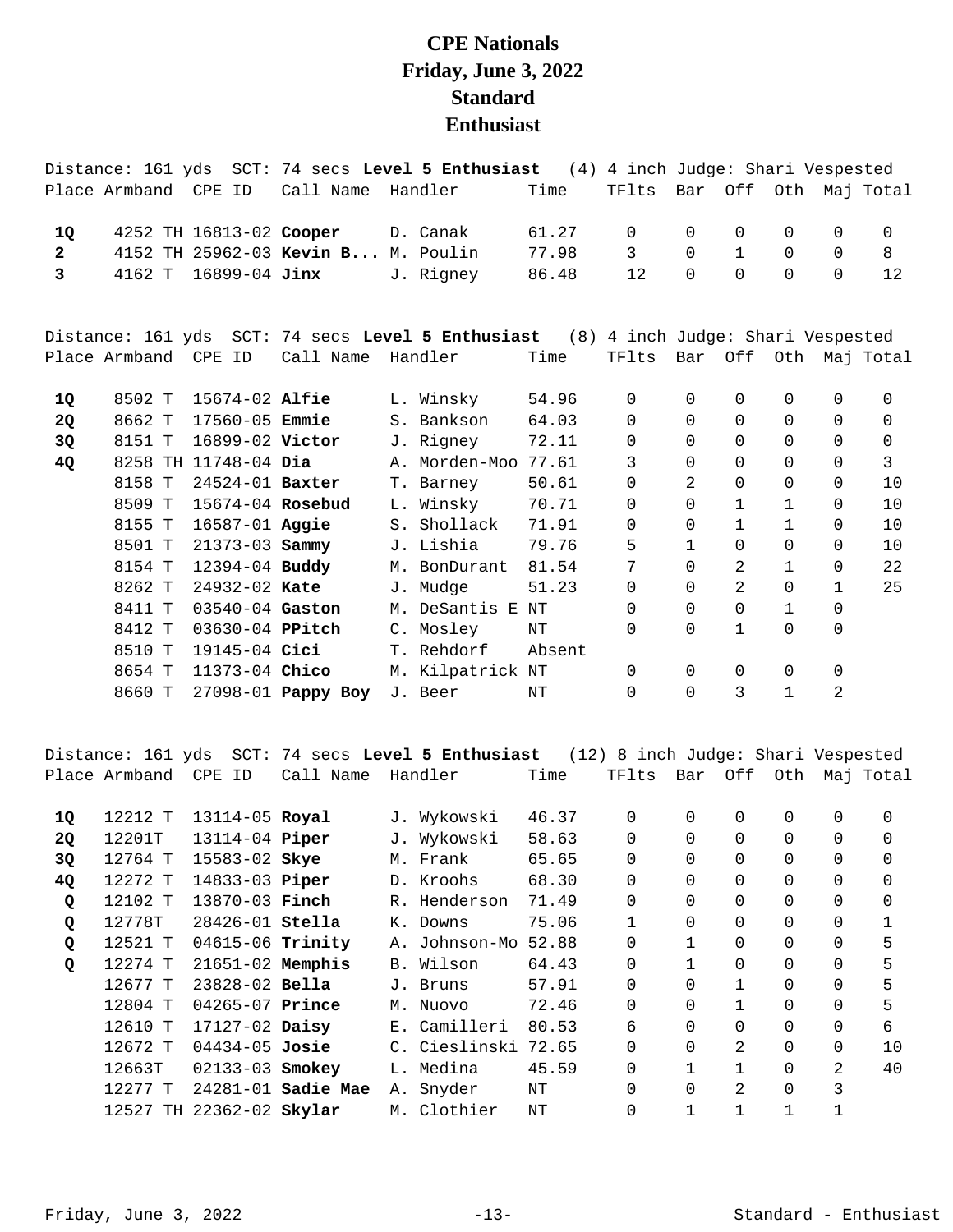Distance: 161 yds SCT: 74 secs **Level 5 Enthusiast** (16) 12 inch Judge: Shari Vespested Place Armband CPE ID Call Name Handler Time TFlts Bar Off Oth Maj Total

| 16708 T |  |                                                                                                                                                                                                                                                                                                                     |           | 45.83                                                                                                                                                    | $\Omega$      | $\Omega$     | $\Omega$ | 0            | $\Omega$     | $\Omega$ |
|---------|--|---------------------------------------------------------------------------------------------------------------------------------------------------------------------------------------------------------------------------------------------------------------------------------------------------------------------|-----------|----------------------------------------------------------------------------------------------------------------------------------------------------------|---------------|--------------|----------|--------------|--------------|----------|
| 16717 T |  |                                                                                                                                                                                                                                                                                                                     |           | 56.38                                                                                                                                                    | 0             | $\Omega$     | $\Omega$ | 0            | $\Omega$     | $\Omega$ |
| 16223 T |  |                                                                                                                                                                                                                                                                                                                     |           | 60.51                                                                                                                                                    | $\Omega$      | $\Omega$     | $\Omega$ | 0            | $\Omega$     | 0        |
| 16230 T |  |                                                                                                                                                                                                                                                                                                                     |           | 69.90                                                                                                                                                    | 0             | $\Omega$     | 0        | 0            | $\Omega$     | 0        |
| 16224 T |  |                                                                                                                                                                                                                                                                                                                     |           | 76.64                                                                                                                                                    | 2             | $\Omega$     |          | 0            | $\Omega$     | 2        |
| 16786 T |  | Ν.                                                                                                                                                                                                                                                                                                                  | Smith     | 77.64                                                                                                                                                    | 3             | $\Omega$     | $\Omega$ | $\Omega$     | $\Omega$     | 3        |
| 16571 V |  |                                                                                                                                                                                                                                                                                                                     | Schroeder | 73.38                                                                                                                                                    | 0             |              |          | 0            | $\Omega$     | 5        |
| 16281 T |  | К.                                                                                                                                                                                                                                                                                                                  | Thompson  | 56.69                                                                                                                                                    | $\Omega$      | $\Omega$     |          | 0            | $\Omega$     | 5        |
| 16701 T |  |                                                                                                                                                                                                                                                                                                                     |           | 80.16                                                                                                                                                    | 6             | $\Omega$     |          |              | 0            | 11       |
| 16557 T |  |                                                                                                                                                                                                                                                                                                                     |           | 41.26                                                                                                                                                    | $\Omega$      | $\Omega$     |          | 0            | 1            | 15       |
| 16706 T |  |                                                                                                                                                                                                                                                                                                                     |           | 81.45                                                                                                                                                    | 7             | $\mathbf{1}$ | $\Omega$ | $\mathbf{1}$ | $\Omega$     | 17       |
| 16689 T |  |                                                                                                                                                                                                                                                                                                                     | Shires    | 84.88                                                                                                                                                    | 10            | $\Omega$     |          |              | $\mathbf{1}$ | 35       |
| 16233 T |  |                                                                                                                                                                                                                                                                                                                     |           | NΤ                                                                                                                                                       | 0             | $\Omega$     | $\Omega$ | 0            | $\Omega$     |          |
| 16683 T |  |                                                                                                                                                                                                                                                                                                                     |           | NΤ                                                                                                                                                       | $\Omega$      | $\Omega$     | $\Omega$ | 0            | 0            |          |
| 16704 T |  |                                                                                                                                                                                                                                                                                                                     |           | NΤ                                                                                                                                                       | 0             | $\Omega$     |          | 0            |              |          |
|         |  | 19821-05 <b>Henna</b><br>$25718 - 01$ King<br>$23210-01$ Maisie<br>$27195 - 02$ Koda<br>$24414 - 02$ Eilis<br>26584-01 Munchkin<br>28589-03 Kizzy<br>05526-06 Enya<br>$26536 - 01$ Briar<br>06336-04 Skye<br>25513-02 Zoey<br>$25484 - 01$ Duke<br>$29357 - 01$ Alfie<br>$03798 - 05$ Mordecai<br>$01181 - 05$ Fern |           | J. Baiocco<br>E. Clark<br>R. Tucker<br>L. Hartsough<br>M. McAvoy<br>$R_{\odot}$<br>V. Belebczuk<br>B. Wagner<br>J.,<br>M. Argo<br>D. Rodden<br>J. Oricko | T. Widenhouse |              |          |              |              |          |

|           | Distance: 161 yds | $SCT$ :             |                    | 64 secs Level 5 Enthusiast |           | (20) 16 inch Judge: Shari Vespested |             |                |              |   |             |
|-----------|-------------------|---------------------|--------------------|----------------------------|-----------|-------------------------------------|-------------|----------------|--------------|---|-------------|
|           | Place Armband     | CPE ID              | Call Name          | Handler                    | Time      | TFlts                               | Bar         | Off            | Oth          |   | Mai Total   |
|           |                   |                     |                    |                            |           |                                     |             |                |              |   |             |
| 10        | 20919 T           | $08421 - 02$ Artie  |                    | S. Bone                    | 57.18     | 0                                   | $\Omega$    | $\Omega$       | $\Omega$     | 0 | 0           |
| <b>20</b> | 20962 T           | 21521-01 Cooper     |                    | N. Sorensen                | 59.25     | 0                                   | $\Omega$    | $\Omega$       | $\Omega$     | 0 | $\mathbf 0$ |
| 3Q        | 20586 T           | $25373 - 02$ Loki   |                    | G. Ryan                    | 67.37     | 3                                   | $\Omega$    | $\Omega$       | $\Omega$     | 0 | 3           |
| 4Q        | 20867 T           | 02922-07 Spyro      |                    | C. Hopper                  | 67.67     | 3                                   | $\Omega$    | $\Omega$       | $\Omega$     | 0 | 3           |
| Q         | 20417 T           | $01285 - 09$ Case   |                    | L. Gosch                   | 53.36     | 0                                   | $\Omega$    | $\Omega$       | 1            | 0 | 5           |
|           | 20635 T           | 28364-01 Atticus    |                    | A. Coleman                 | 49.23     | $\Omega$                            | $\Omega$    | $\mathbf{1}$   | $\Omega$     | 0 | 5           |
|           | 20858 T           | 13051-09 Chica      |                    | M. Godlevski               | 59.36     | 0                                   | $\Omega$    | $\mathbf{1}$   | $\Omega$     | 0 | 5           |
|           | 20875 T           | 28480-01 Scarlet    |                    | P. Weymouth                | 61.99     | $\Omega$                            | $\Omega$    | $\mathbf{1}$   | $\Omega$     | 0 | 5           |
|           | 20576 T           | 09919-04 Roxie      |                    | K. Beck                    | 72.52     | 8                                   | $\Omega$    | $\Omega$       | $\Omega$     | 0 | 8           |
|           | 20322 T           | 26061-01 Cooper     |                    | K. Thousand                | 68.64     | 4                                   | 1           | $\Omega$       | 0            | 0 | 9           |
|           | 20925 T           | 17555-02 Josie      |                    | R. Szymek                  | 73.57     | 9                                   | $\Omega$    | $\Omega$       | 0            | 0 | 9           |
|           | 20367 T           | 22832-02 Trapper    |                    | T. Pegar                   | 67.58     | 3                                   | 1           | $\Omega$       | 1            | 0 | 13          |
|           | 20873 T           | $27544 - 01$ Cubby  |                    | S. Matteau                 | 77.19     | 13                                  | $\Omega$    | $\Omega$       | $\Omega$     | 0 | 13          |
|           | 20728 T           | $19821 - 07$ Jayci  |                    | J. Baiocco                 | 50.14     | $\mathbf 0$                         | $\mathbf 1$ | $\overline{2}$ | $\Omega$     | 0 | 15          |
|           | 20629 T           | 25139-01 Marco      |                    | L. O'Donovan               | 55.74     | 0                                   | $\Omega$    | $\Omega$       | $\Omega$     | 1 | 15          |
|           | 20729 T           | 26073-01 Zoey       |                    | J. Warling                 | 56.79     | 0                                   | $\Omega$    | $\Omega$       | 0            | 1 | 15          |
|           | 20377 T           | 29287-01 Scout      |                    | H. Hill                    | 80.97     | 16                                  | $\Omega$    | $\Omega$       | $\Omega$     | 0 | 16          |
|           | 20634 T           |                     | 13715-03 Dixie Blu | B. LaFleur                 | 56.84     | $\Omega$                            | $\Omega$    | 2              | 1            | 1 | 30          |
|           | 20922 T           | $05635 - 03$ Wall-E |                    | B. Small                   | 88.61     | 24                                  | $\Omega$    | 1              | $\mathbf{1}$ | 0 | 34          |
|           | 20933 T           | $08421 - 03$ Doc    |                    | S. Bone                    | 75.85     | 11                                  | $\Omega$    | 3              | $\Omega$     | 1 | 41          |
|           | 20620 T           | 13715-02 Willow     |                    | B. LaFleur                 | 74.11     | 10                                  | $\Omega$    | 3              | $\mathbf{1}$ | 1 | 45          |
|           | 20326 T           | 30847-01 Basil      |                    | G. Tondel                  | $\rm{NT}$ | 0                                   | $\Omega$    | $\Omega$       | $\mathbf 1$  | 1 |             |
|           |                   |                     |                    |                            |           |                                     |             |                |              |   |             |

Distance: 161 yds SCT: 64 secs **Level 5 Enthusiast** (24) 20 inch Judge: Shari Vespested Place Armband CPE ID Call Name Handler Time TFlts Bar Off Oth Maj Total

24642 T 13715-04 B. LaFleur 44.69 0 0 0 0 0 0 **1Q Legos**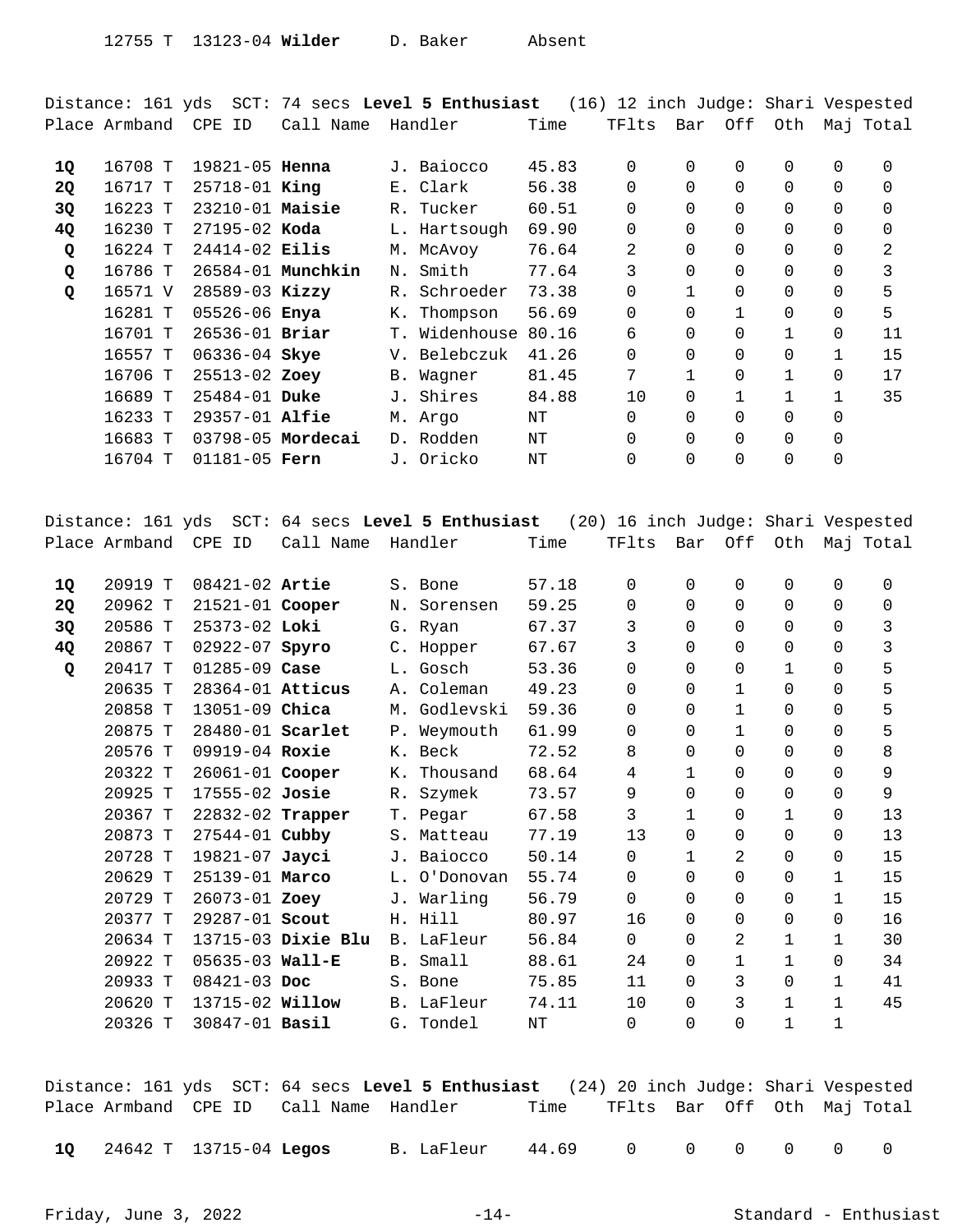|  | 20 24740 T 24469-02 Seiko |  | T. Jackson 50.29 0 0 0 0 0 0 0 |  |  |  |
|--|---------------------------|--|--------------------------------|--|--|--|
|  | 3 24468 T 20780-01 Hoag   |  | B. Booker 77.59 13 0 0 0 0 13  |  |  |  |

Distance: 161 yds SCT: 74 secs **Level C Enthusiast** (8) 4 inch Judge: Shari Vespested Place Armband CPE ID Call Name Handler Time TFlts Bar Off Oth Maj Total

| 10           |        | 8261 TH 16813-03 Boomer |  | D. Canak     | 67.98 | 0        |          |          |    |
|--------------|--------|-------------------------|--|--------------|-------|----------|----------|----------|----|
| $\mathbf{2}$ |        | 8266 T 14058-06 Mojo    |  | R. Stewart   | 81.04 |          | $\Omega$ | $\Omega$ |    |
|              | 8403 T | 19626-03 <b>Nigel</b>   |  | J. Locke     | 89.22 | 15       |          | $\Omega$ | 30 |
| 4            | 8406 T | 03767-03 <b>Hank</b>    |  | M. Bristol   | 76.04 |          |          |          | 67 |
|              |        | 8251 T 14058-05 Memphis |  | R. Stewart   | NΤ    | $\Omega$ |          |          |    |
|              | 8260 T | 14058-07 Sparkle        |  | R. Stewart   | NΤ    | 0        |          |          |    |
|              | 8263 T | 25479-01 Ayla           |  | K. McClellan | NΤ    |          |          |          |    |

|              |               |                          |                            | Distance: 161 yds SCT: 74 secs Level C Enthusiast (12) 8 inch Judge: Shari Vespested |       |                             |          |             |          |                |          |
|--------------|---------------|--------------------------|----------------------------|--------------------------------------------------------------------------------------|-------|-----------------------------|----------|-------------|----------|----------------|----------|
|              | Place Armband | CPE ID                   | Call Name                  | Handler                                                                              | Time  | TFlts Bar Off Oth Maj Total |          |             |          |                |          |
| 10           |               | 12206 T 19861-02 Rosalie |                            | E. Argento                                                                           | 58.84 | $\overline{0}$              |          | $0\qquad 0$ | $\Omega$ | $\overline{0}$ | - 0      |
| 20           |               | 12273 T 20789-01 Penny   |                            | H. Neldner                                                                           | 74.96 | $\Omega$                    | $\Omega$ | <u>ິດ</u>   | $\Omega$ | $\Omega$       | $\Omega$ |
| $\mathbf{3}$ |               |                          | 12678 T 26314-03 Daisy-Ray | C. Tan                                                                               | 48.52 | $\Omega$                    | $\Omega$ |             | $\Omega$ | $\Omega$       | 5        |
| 4            |               | 12525 T 21388-01 Lydia   |                            | S. Clifford                                                                          | 57.45 | $\Omega$                    | $\Omega$ | 2           | $\Omega$ | 0              | 10       |
|              | 12529 T       | 23227-04 <b>Zuzu</b>     |                            | K. Cundiff                                                                           | 37.92 | $\Omega$                    |          |             | $\Omega$ |                | 25       |
|              | 12757 T       | 07040-10 Gilbert         |                            | K. Dudley-Sco NT                                                                     |       | 0                           | $\Omega$ |             | $\Omega$ | $\Omega$       |          |

Distance: 161 yds SCT: 74 secs **Level C Enthusiast** (16) 12 inch Judge: Shari Vespested Place Armband CPE ID Call Name Handler Time TFlts Bar Off Oth Maj Total 16570 V 24246-02 J. Weiss 39.37 0 0 0 0 0 0 **1Q Archie**  16787 T 27594-01 J. Biesenthal 44.44 0 0 0 0 0 0 **2Q Rue**  16215 T 24676-01 T. Keinz 61.22 0 0 0 0 0 0 **3Q Ella**  16228 T 25308-01 J. Spence 64.53 0 0 0 0 0 0 **4Q Kaia**  16705 T 23510-01 B. Workman 67.75 0 0 0 0 0 0 **Q Turbo**  16779 T 07040-07 K. Dudley-Sco 70.07 0 0 0 0 0 0 **Q Lyla** 

| 16452 T 06989-04 Chase   |  | J. Yaccarino 61.73  |       | 0 0 1 1 0                                       |                                        |                |          |  |
|--------------------------|--|---------------------|-------|-------------------------------------------------|----------------------------------------|----------------|----------|--|
| 16457 T 18262-02 Kleo    |  | K. Allcroft         | 62.54 | $\begin{matrix} 0 & 0 & 2 & 0 & 0 \end{matrix}$ |                                        |                |          |  |
| 16234 T 30111-01 Aida    |  | L. Sondag 69.33     |       | $0 \qquad 0 \qquad 3 \qquad 0$                  |                                        |                | $\Omega$ |  |
| 16123 T 13307-04 Emma    |  | R. Mecklenbur 85.74 |       | 11 0 1 0                                        |                                        |                | $\Omega$ |  |
| 16818 T 10511-03 Belfast |  | J. Moran            | 78.65 | 4                                               | $\begin{array}{ccc} 0 & 1 \end{array}$ | $\overline{0}$ |          |  |

|                |                              |                                        | Distance: 161 yds SCT: 64 secs Level C Enthusiast (20) 16 inch Judge: Shari Vespested |       |                                                 |  |  |      |
|----------------|------------------------------|----------------------------------------|---------------------------------------------------------------------------------------|-------|-------------------------------------------------|--|--|------|
|                |                              | Place Armband CPE ID Call Name Handler |                                                                                       | Time  | TFlts Bar Off Oth Maj Total                     |  |  |      |
|                |                              |                                        |                                                                                       |       |                                                 |  |  |      |
| 10             | 20966 T 26239-01 Kimber      |                                        | T. Longnaker 55.19 0 0 0 0 0 0 0                                                      |       |                                                 |  |  |      |
| 20             | 20854 T 10331-03 <b>Nike</b> |                                        | A. Reynolds 57.61                                                                     |       | $\begin{matrix}0&0&0&0&0\end{matrix}$           |  |  |      |
| $\overline{3}$ | 20852 T 18561-03 Hannah      |                                        | L. Chinnici                                                                           | 55.51 | $\begin{matrix} 0 & 0 & 1 & 0 & 0 \end{matrix}$ |  |  | $-5$ |
|                | 4 20870 T 24823-01 Lucy      |                                        | A. Virtue                                                                             | 55.24 | $\begin{matrix} 0 & 0 & 3 & 0 \end{matrix}$     |  |  | 30   |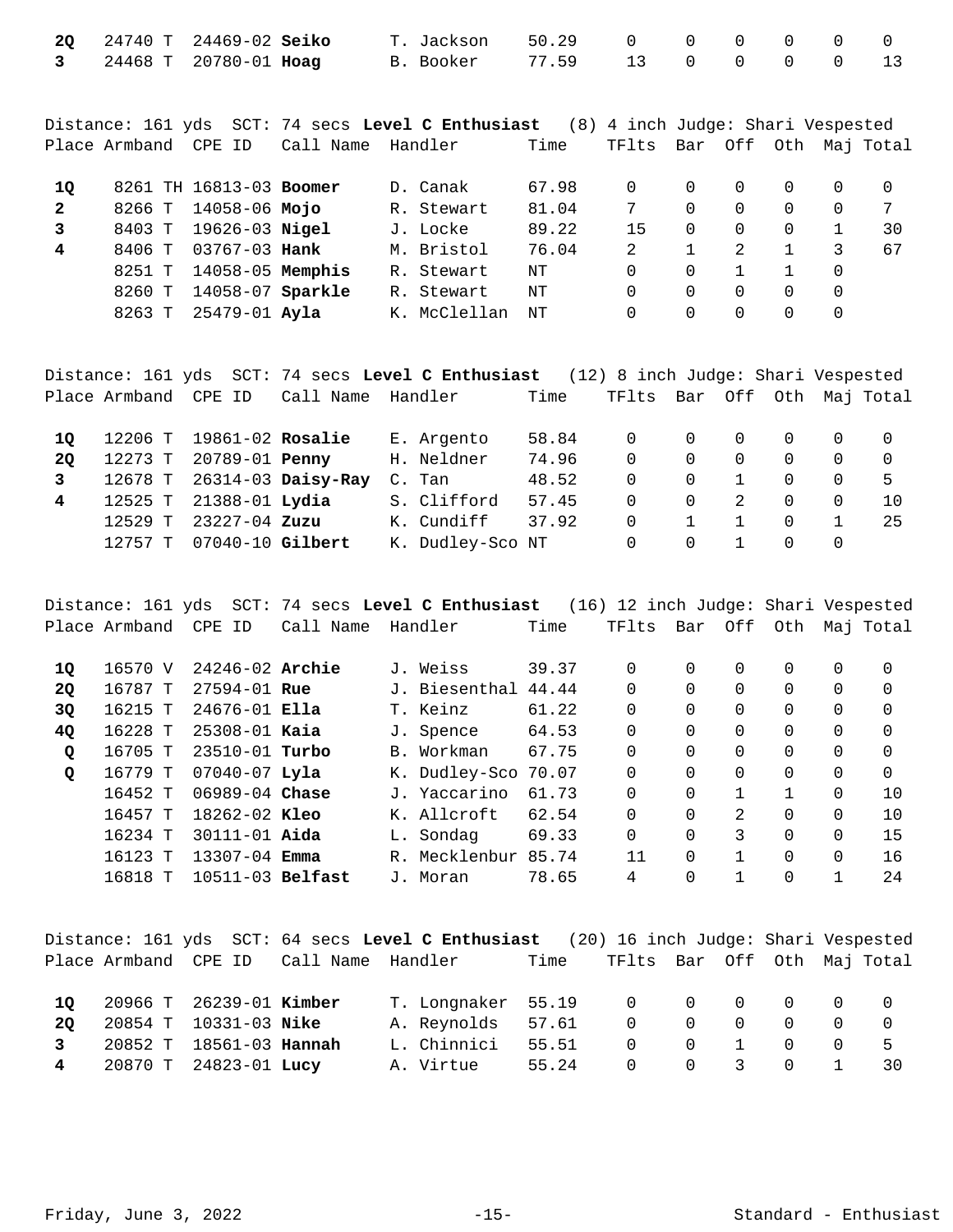|              |                         |                                        | Distance: 161 yds SCT: 64 secs Level C Enthusiast (24) 20 inch Judge: Shari Vespested |                                  |  |  |    |
|--------------|-------------------------|----------------------------------------|---------------------------------------------------------------------------------------|----------------------------------|--|--|----|
|              |                         | Place Armband CPE ID Call Name Handler |                                                                                       | Time TFlts Bar Off Oth Maj Total |  |  |    |
| $\mathbf{1}$ | 24474 T 29342-01 Cooper |                                        | D. Norwood 61.87 0 0 1 0 1                                                            |                                  |  |  | 20 |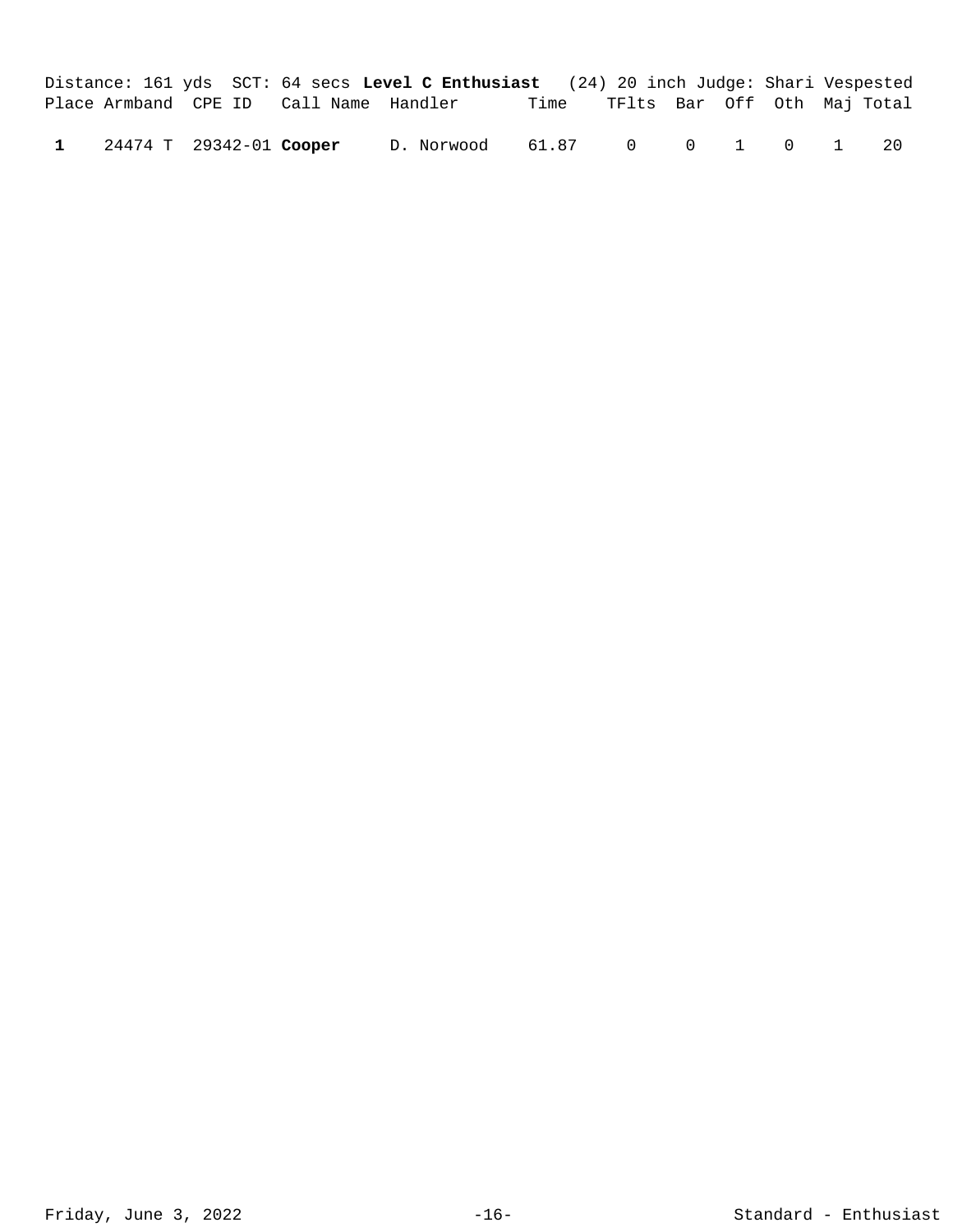## **CPE Nationals Friday, June 3, 2022 Standard Specialist**

|           |                      |  |                      |                          | Distance: 161 yds SCT: 74 secs Level 5 Specialist (4) 4 inch Judge: Shari Vespested |       |          |          |              |              |              |                       |
|-----------|----------------------|--|----------------------|--------------------------|-------------------------------------------------------------------------------------|-------|----------|----------|--------------|--------------|--------------|-----------------------|
|           | Place Armband CPE ID |  |                      | Call Name                | Handler                                                                             | Time  | TFlts    |          |              |              |              | Bar Off Oth Maj Total |
| 1Q        | 4254 S               |  |                      | 29317-01 Kiefer          | A. Bisca                                                                            | 59.04 | $\Omega$ | $\Omega$ | $\Omega$     | $\mathbf 0$  | 0            | $\mathbf 0$           |
|           | 4409 S               |  |                      | 23393-02 Bella           | H. Ship                                                                             | NT    | $\Omega$ | 0        | $\mathbf{1}$ | $\mathsf{O}$ | $\mathbf 0$  |                       |
|           |                      |  |                      |                          | Distance: 161 yds SCT: 74 secs Level 5 Specialist (8) 4 inch Judge: Shari Vespested |       |          |          |              |              |              |                       |
|           | Place Armband CPE ID |  |                      | Call Name                | Handler                                                                             | Time  | TFlts    |          |              |              |              | Bar Off Oth Maj Total |
| 1Q        | 8655 S               |  |                      | $12486 - 04$ Alizabeth   | L. Guffey                                                                           | 55.96 | $\Omega$ | 0        | 0            | 0            | $\Omega$     | 0                     |
| <b>2Q</b> | 8161 S               |  |                      | 27246-01 <b>Birgit</b>   | K. Wilkes                                                                           | 79.95 | 5        | $\Omega$ | $\Omega$     | $\Omega$     | $\Omega$     | 5                     |
| 3         | 8259 S               |  |                      | 17640-02 <b>Pixie</b>    | L. Snyder                                                                           | 66.12 | $\Omega$ | $\Omega$ | 3            | $\Omega$     | $\Omega$     | 15                    |
| 4         | 8659 S               |  |                      | 26314-01 <b>Tillie</b>   | C. Tan                                                                              | 85.76 | 11       | $\Omega$ | $\mathbf{1}$ | 0            | $\mathbf 1$  | 31                    |
|           | 8514 s               |  | $21373 - 05$ Chaz    |                          | J. Lishia                                                                           | 85.20 | 11       | 0        | 2            | $\mathbf{1}$ | $\mathbf{1}$ | 41                    |
|           |                      |  | 8257 SH 09849-04 Ozz |                          | M. Keaton                                                                           | NT    | $\Omega$ | $\Omega$ | 0            | 0            | 0            |                       |
|           | 8401 S               |  |                      | 03540-03 Gidget          | M. DeSantis E NT                                                                    |       | $\Omega$ | $\Omega$ | $\mathbf{1}$ | $\mathbf{1}$ | $\mathbf{1}$ |                       |
|           | 8405 S               |  |                      | $02773 - 10$ Simba       | S. Parks                                                                            | ΝT    | 0        | $\Omega$ | $\Omega$     | $\mathbf{1}$ | $\mathbf 0$  |                       |
|           | 8504 S               |  |                      | $01226 - 03$ Arden       | B. Kurivial                                                                         | NT    | $\Omega$ | $\Omega$ | $\Omega$     | $\Omega$     | $\mathbf 0$  |                       |
|           |                      |  |                      | 8507 S 14181-05 Dynamite | N. Faas Gerbe Absent                                                                |       |          |          |              |              |              |                       |
|           | 8508 S               |  |                      | 21373-04 Cara            | J. Lishia                                                                           | NΤ    | 0        | 0        | 0            | 0            | 0            |                       |

Distance: 161 yds SCT: 74 secs **Level 5 Specialist** (12) 4 inch Judge: Shari Vespested Place Armband CPE ID Call Name Handler Time TFlts Bar Off Oth Maj Total

| 10           |  | 12506 S 04615-03 <b>Tammy</b> |                            | A. Johnson-Mo 48.32 |        | $\overline{0}$      |                                        | $\Omega$ $\Omega$ |                  |  |
|--------------|--|-------------------------------|----------------------------|---------------------|--------|---------------------|----------------------------------------|-------------------|------------------|--|
| 20           |  |                               | 12661 S 29383-01 Jackie O  | K. Hamilton         | 58.20  | $\Omega$            |                                        | $\overline{0}$    | $\Omega$         |  |
| $\mathbf{3}$ |  |                               | 12505 SH 01294-02 Checkers | C. Teale            | 77.98  | 3                   | $\begin{array}{ccc} 0 & 1 \end{array}$ |                   | $\left( \right)$ |  |
| 4            |  | 12653 S 09561-04 Relay        |                            | D. Hughes           | 62.71  | $\Omega$            |                                        | $1 \quad 1$       | $\Omega$         |  |
|              |  | 12511 SH 22979-01 Sweetie     |                            | S. Nitz             | Absent |                     |                                        |                   |                  |  |
|              |  | 12652 S 04434-04 Xena         |                            | C. Cieslinski NT    |        | $0\qquad 0\qquad 0$ |                                        |                   | $\Omega$         |  |

Distance: 161 yds SCT: 74 secs **Level 5 Specialist** (16) 8 inch Judge: Shari Vespested Place Armband CPE ID Call Name Handler Time TFlts Bar Off Oth Maj Total

| 10        | 16167 S | 08580-03 Magic      |                   | C. Herreid          | 49.89 |            |   |              |          |          |          |
|-----------|---------|---------------------|-------------------|---------------------|-------|------------|---|--------------|----------|----------|----------|
| <b>20</b> | 16768 S | $24268 - 02$ Ozzie  |                   | S. Kuykendall       | 51.47 | 0          |   | $\Omega$     | $\Omega$ | $\Omega$ |          |
| 30        | 16608 S | $16251 - 02$ Shelby |                   | A. Guill            | 52.01 | 0          |   |              | 0        |          |          |
| 40        | 16758 S | $07276 - 05$ Jesse  |                   | S. Cowles           | 52.43 | 0          |   |              | 0        |          | $\Omega$ |
| $\circ$   | 16110 S | $24326 - 01$ Suggs  |                   | T. Pomeroy          | 66.73 | 0          | 0 | $\Omega$     | $\Omega$ | 0        | $\Omega$ |
|           | 16803 S | 01849-03 Abbie      |                   | A. Sanderson        | 87.15 | <u>า ว</u> | 0 | <sup>n</sup> | 0        |          | 13       |
|           | 16603 S |                     | 20207-01 Kayleigh | M. Melis            | 87.50 | 13         |   | $\Omega$     | 0        | 0        | 13       |
|           | 16108 S |                     | 20988-01 Bradshaw | H. Eckenrode- 74.97 |       | 0          |   |              | 0        |          | 15       |
|           | 16667 S | 09561-03 Rocket     |                   | D. Hughes           | 62.16 | 0          |   | 2            |          |          | 35       |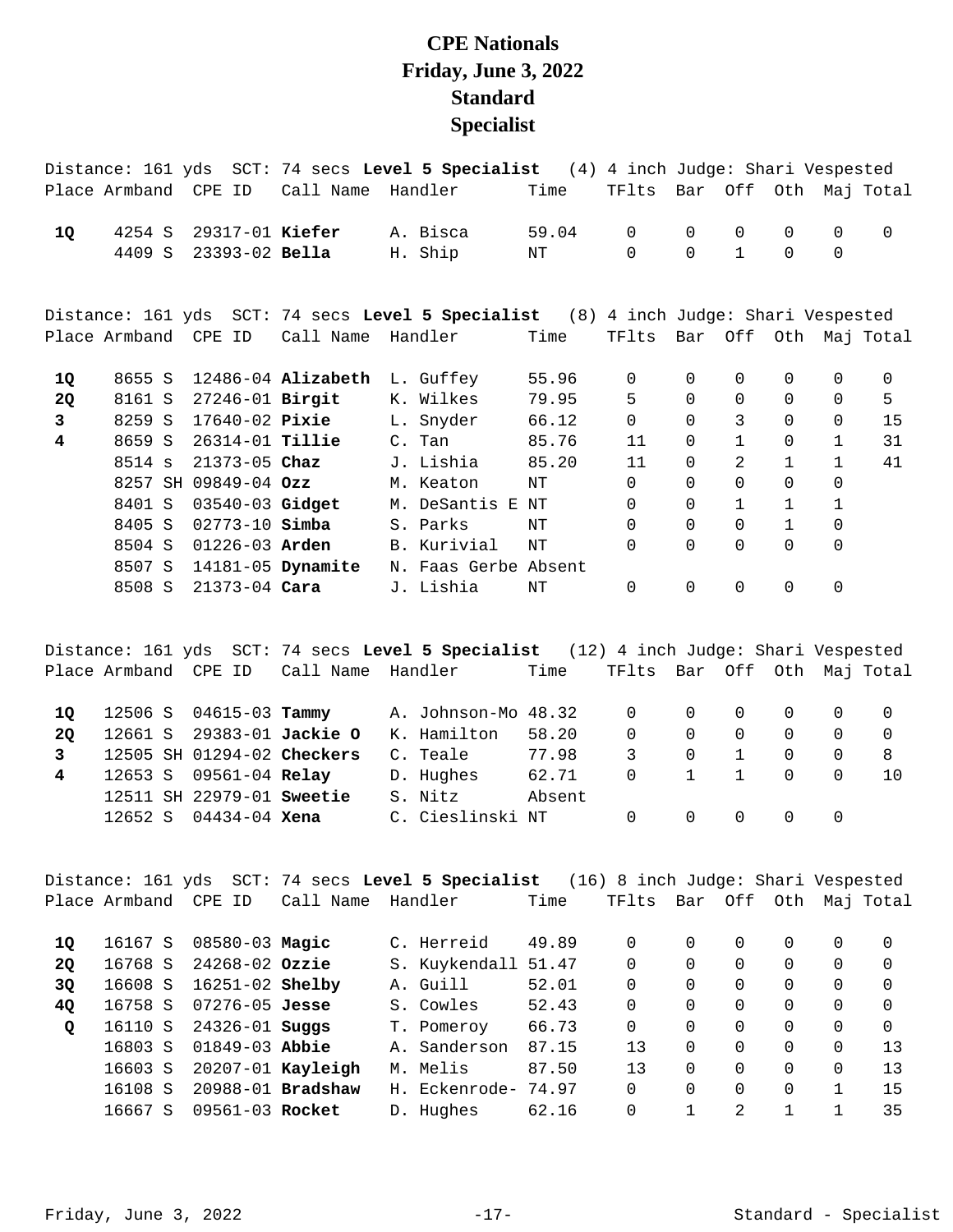| 16268 S | $05526 - 03$ Arin    |                    | K. Thompson  | 73.05  | 0 | $\Omega$ | 3  | $\Omega$ |          | 60 |
|---------|----------------------|--------------------|--------------|--------|---|----------|----|----------|----------|----|
| 16104 S | $03500 - 03$ Kaci    |                    | K. Anthony   | Absent |   |          |    |          |          |    |
| 16106 S | 12402-03 Fli         |                    | H. Teegardin | Absent |   |          |    |          |          |    |
| 16170 S | 16587-02 <b>Rudy</b> |                    | S. Shollack  | NΤ     | 0 |          | 2. |          | 0        |    |
| 16173 S | 19000-01 <b>Tori</b> |                    | J. Danko     | ΝT     | 0 | 0        | 0  | 0        | 0        |    |
| 16205 S |                      | 21522-01 Sabastian | S. Jensen    | ΝT     | 0 | 0        |    | 0        | 0        |    |
| 16520 S | 13950-03 Sissy       |                    | D. Lewis     | Absent |   |          |    |          |          |    |
| 16765 S | 15921-02 Klo         |                    | L. Donner    | Absent |   |          |    |          |          |    |
| 16808 S | $13199-06$ Celeste   |                    | C. Walters   | NΤ     | 0 |          |    |          | $\Omega$ |    |
|         |                      |                    |              |        |   |          |    |          |          |    |

Distance: 161 yds SCT: 74 secs **Level 5 Specialist** (20) 12 inch Judge: Shari Vespested Place Armband CPE ID Call Name Handler Time TFlts Bar Off Oth Maj Total 20819 S 22288-01 C. Kuzniak 50.86 0 0 0 0 0 0 **1Q Dolly**  20912 S 20085-02 A. Seymour 55.85 0 0 0 0 0 0 **2Q Frumpy**  20908 S 11640-03 D. Almasy 63.38 0 0 0 0 0 0 **3Q Kameron**  20707 S 19639-01 N. Haithcock 66.81 0 0 0 0 0 0 **4Q Simcha**  20913 S 23396-01 J. Channel 54.56 0 1 0 0 0 5 **Q Pandy**  20718 S 26396-01 S. Burk 72.05 0 0 0 1 0 5 **Q Diesel**  20822 S 27760-01 E. Meissner 62.70 0 0 1 0 0 5 **Jodi**  20283 S 14833-02 D. Kroohs 68.23 0 0 1 0 0 5 **Kody**  20714 S 17181-02 T. Weisz 48.81 0 2 1 0 0 15 **Sage**  20119 S 20447-02 R. Heinecke 71.95 0 0 0 0 1 15 **Mack**  20909 S 12191-02 T. Flood 85.28 11 0 1 0 0 16 **Leia**  20914 S 24381-01 M. Boulanger 87.14 13 0 0 1 0 18 **Draco**  20117 S 05259-04 A. Anthony 52.11 0 0 1 0 1 20 **Maggie**  20116 S 23142-01 D. Wilson 72.58 0 0 3 1 1 35 **Reese**  20462 S 27983-01 J. Dwyer 78.75 4 0 3 1 1 39 **Liezel**  20118 S 18088-01 **Rainey H. Weber** Absent 20121 S 26430-01 **Stewie** B. Marshall Absent 20285 S 19486-01 M. Dyson Absent **Addie**  20553 S 22329-01 J. Grome Jr#2 NT 0 0 0 1 0 **Sophie**  20711 S 05187-03 **Bentley** J. Schlegel Absent 20817 S 06756-02 D. Bader NT 0 0 1 0 0 **Briley**  20901 S 01727-03 **Treble** J. Antos Absent 20905 S 08494-03 R. Schrader NT 0 1 0 0 0 **Itsabella**  20911 S 14836-02 M. DeRuggiero NT 0 0 0 0 1 **Juno**  20916 S 01727-04 J. Antos NT 0 0 0 0 0 **True** 

Distance: 161 yds SCT: 64 secs **Level 5 Specialist** (24) 16 inch Judge: Shari Vespested Place Armband CPE ID Call Name Handler Time TFlts Bar Off Oth Maj Total

| 24864 S 22038-02 Oscar |                         |                                    | S. Ralls       | 83.48 | 19 N N                  |  |  |  |
|------------------------|-------------------------|------------------------------------|----------------|-------|-------------------------|--|--|--|
|                        |                         | 24624 S 14260-08 Trekkie J. Harman |                | NT    | $0 \t 0 \t 1 \t 1 \t 1$ |  |  |  |
|                        | 24632 S 26844-02 Mayzie |                                    | T. Thompson NT |       | $0 \t 0 \t 2 \t 1 \t 1$ |  |  |  |

|              |                            |                                        | Distance: 161 yds  SCT: 74 secs <b>Level C Specialist</b> (8) 4 inch Judqe: Shari Vespested |      |                             |  |  |  |
|--------------|----------------------------|----------------------------------------|---------------------------------------------------------------------------------------------|------|-----------------------------|--|--|--|
|              |                            | Place Armband CPE ID Call Name Handler |                                                                                             | Time | TFlts Bar Off Oth Maj-Total |  |  |  |
| $\mathbf{1}$ | 8410 S 26577-01 <b>Jax</b> |                                        | C.Rothfusz 59.82 0 0 0 1 0 5                                                                |      |                             |  |  |  |